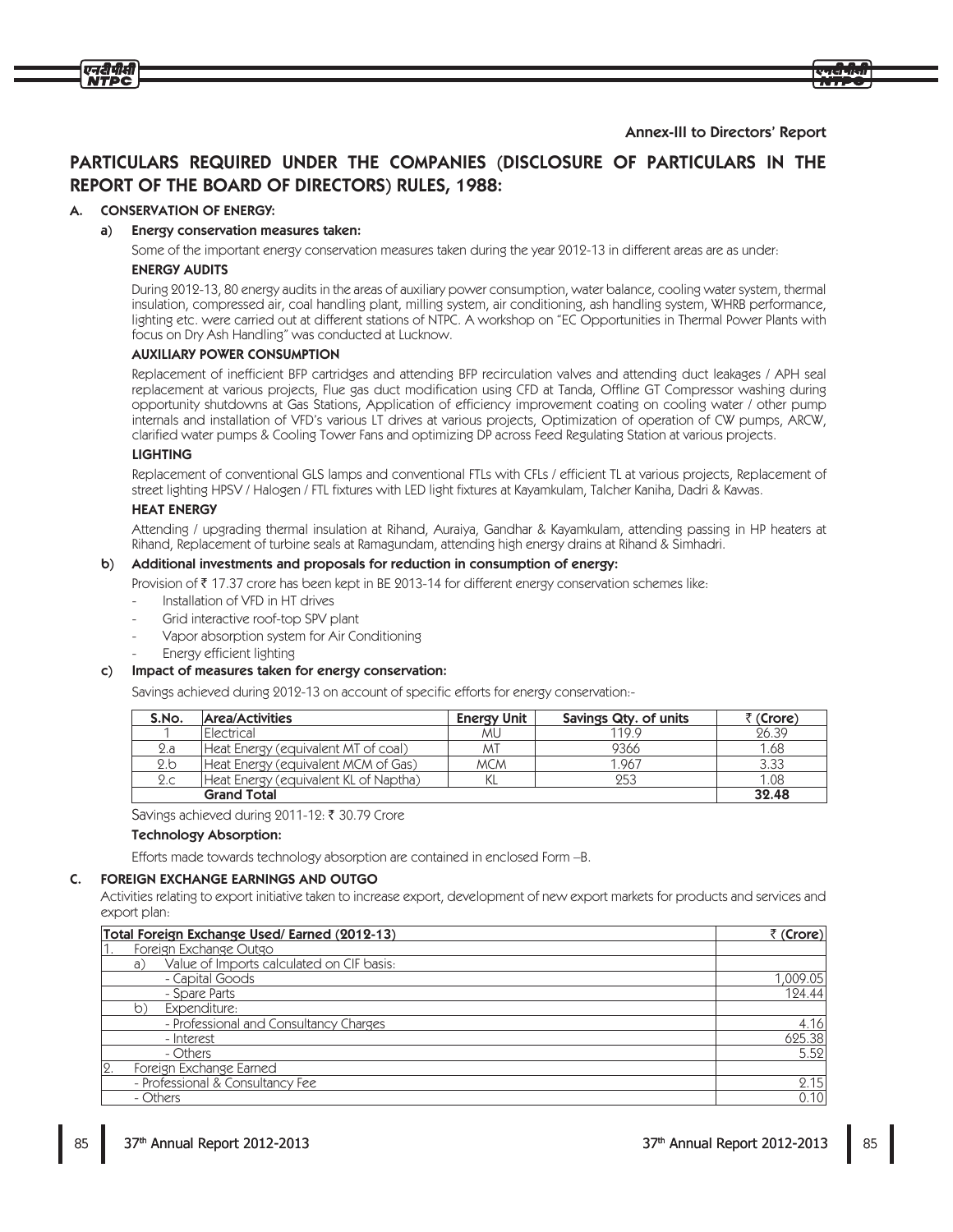#### **FORM B**

## FORM FOR DISCLOSURE OF PARTICULARS WITH RESPECT TO ABSORPTION OF TECHNOLOGY

#### 1.0 Specific areas in which NETRA activities have been carried out during 2012 - 13:

#### MOU Projects for 2012–13 Completed: a.

एनटीपीसी

Deployment and validation of "Energy Intensification & Diagnosis Model (EIDM)" for real time plant performance optimization at one of the 500 MW unit; In-house development of process to upgrade existing induction motor for VFD retrofitting and execution on Cooling Tower Fan in one of our stations; Completion of Supply, Erection, Commissioning of 40 TR Solar thermal HVAC plant at NETRA; Completion of in-house process design for around 50 m<sup>2</sup> open pond race way algae reactor at one of our stations; Development of an expert system for assessment of paper moisture in transformers using (PDC-RVM) technique and demonstration at one of our Stations; DPR for Integration of solar thermal with feed heating of coal power plant at one of our stations.

**b.** Developmental Projects undertaken by NETRA: Design of heat pipe based air pre- cility at NETRA & completion of procurement of equipment; Development of advanced pattern recognition technique for early warning detection for a power plant application; Application of TOFD (Time of Flight Diffraction) for testing of welds in headers and pipe lines at one unit of a station; Inspection of LTSH tubes using robotic systems of two 500 MW units of NTPC stations.

#### **Scientific Support to Stations:** C.

- NETRA continued to provide scientific support to stations such as: Energy Intensification and Diagnostic Model (EIDM) for real time operator advisory system has been successfully installed in Talcher 500 MW unit. The system is under development for three more units. Real time GCV model has been developed and successfully installed in three stations for operator assistance in optimizing the plant operation. Chem analyser, an expert system for power plant chemistry has been developed and installed in 200 MW and 500 MW units. The system is being developed for 660 MW Supercritical units. NETRA has successfully used in-house developed Robotic Inspection System for inspection of coiled tubes in 500 MW boilers. Inspections were carried out in various projects. These inspections helped site to locate problematic areas in LTSH. Inspection was also carried out successfully in Economiser in Sipat Unit-V. Based on CFD model analysis, flue gas ducts in Tanda #2 areas prone to high pressure drop were identified and suitable flow elements were implanted in U#2 during overhaul in July-Aug 2012. It resulted in pressure drop by 60 mmWC and ~100 kW of ID fan power saving. More than 200 numbers of water wall tubes from 34 plants were analysed including state electricity boards and joint ventures. On the basis of qualitative and quantitative analysis of deposits, seven nos. of boilers were recommended for post operational chemical cleaning. Crystallographic characterization has been carried out of turbine blade deposits and water wall deposits to assess steam water cycle impurities for O&M of power plants.
- **Environment:** Environmental Appraisal of 4 stations has been carried out and corrective actions are being taken by the stations based on the appraisal; Ozone measurement as per new ambient air act was performed at three stations to build up data; Performance improvement for STP carried out at Auraiya; the process is finalized for Jhanor-Gandhar effluent recycling scheme.
- Health Assessment: 32 in-situ health assessment studies carried out for different boilers, steam & gas turbines. NETRA provided expert services for the application of phased array technique in detecting the cracks on the root of the LP turbine blades without removing them. LP Rotor blades of Talcher (Unit #3), Tanda (Unit#4) were tested using UT phased array. Material mismatch, i.e. use of inferior material, like carbon steel in place of low alloy steel, was detected at 43 locations for various projects.

Health assessment of high temperature headers and pipelines was carried out for Ramagundam (Unit#6), Singrauli (Unit#6). Assessment of material degradation for gas turbine component was carried out at some projects.

High vibration problem of TG#2 at Tanda, C.W. Pump 32A at Dadri Gas and P.A. fan#4B at BTPS were addressed. Looseness problem of Generator overhang windings were also diagnosed at Tanda in U#2, U#3 and U#4 at Unchahar.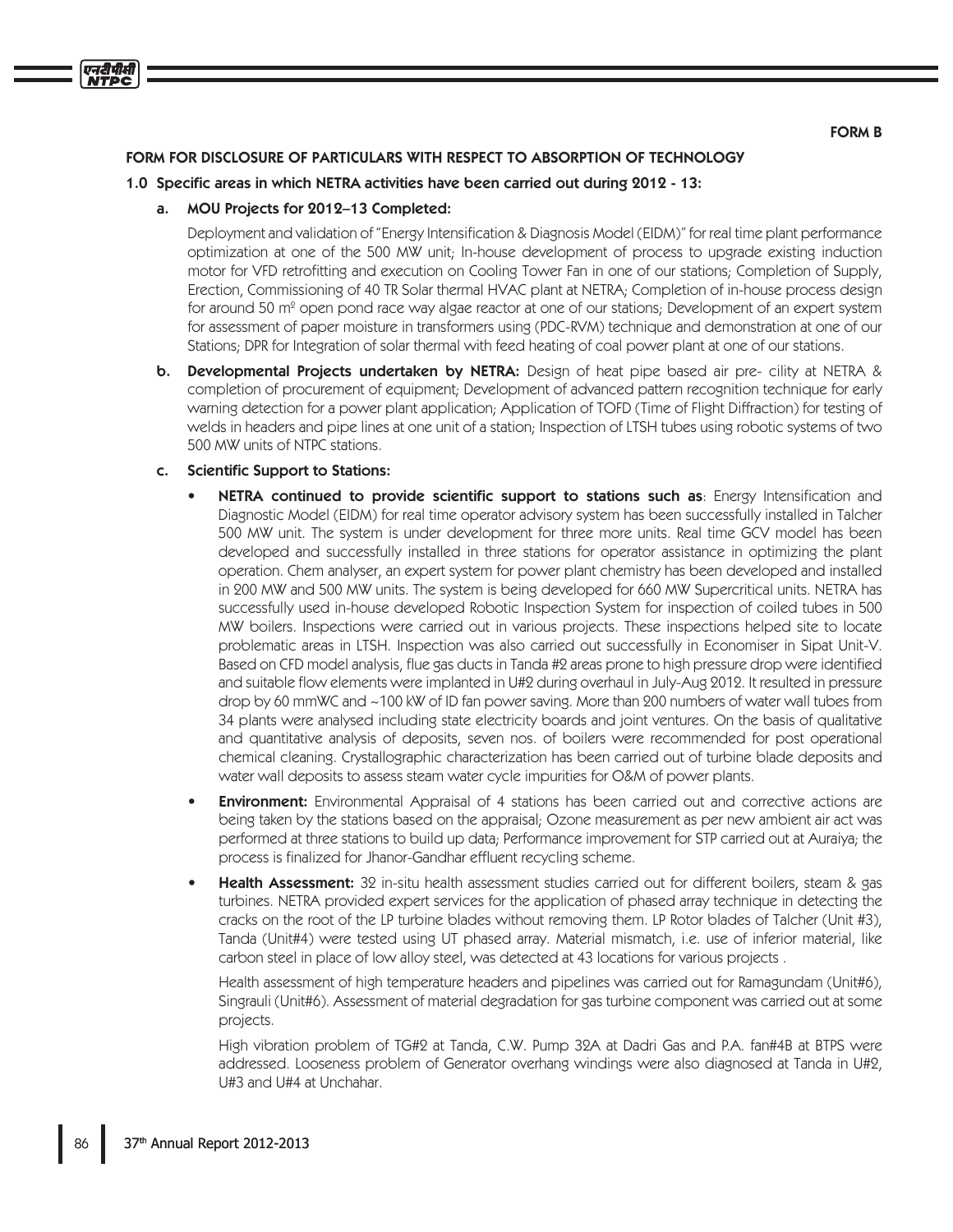Residual life assessments carried out for service-exposed superheater and reheater tubes of boilers of coal-fired units by conducting accelerated stress rupture tests (ASRT) on the tube samples operating in the creep domain.

Sweep Frequency Response Analysis (SFRA) analyses of various transformers to assess the mechanical integrity of Transformers have been carried out at some projects.

Moisture assessment in more than 20 transformers by using (in-house) developed PDC-RVM instrument helped sites to take decision like for drying out of transformers.

**Condition Monitoring:** Transformer oil: More than 2500 transformer oil samples were analysed from various stations as well as outside agencies pertaining to different HV transformers such as GT-s. ICT-s, UAT-s, ST-s etc. It helped in early detection of impending faults such as GT-7R, GT-7B in Korba, TT#3 at Farakka etc.

Wear debris: 2245 nos. of oil samples were analysed for wear debris. Problems diagnosed in Mill#5E at BTPS, APH 1B at TTPS, Mill-3B and Mill-4B at SSTPS.

Boiler Tube/ failure analysis: Condition assessment of about 40 boiler tubes from the Water wall, Reheater and super heater regions. Failure analysis of boiler tubes to find the cause of failure was done for over 100 tubes of various boilers of NTPC and external power producers.

## d. Scientific Support to Other Utilities:

Scientific services provided to other utilities such as Torrent Power, Jindal Power, Lehra Mohabat, IPGCL, DMRC, MMTC etc.

## 2.0 Benefits derived as a result of above Research & Technology Development:

NETRA activities as carried out have helped in increasing the availability, reliability and efficiency of the stations. Techniques developed by NETRA are implemented at stations, which are enhancing the life of boiler & turbine components. Environmental appraisals, rejuvenation treatments of resins, chemical cleaning/treatment and corrosion control measures supported the stations in improving the efficiency, availability and life of boilers, various heat exchangers/cooling towers etc.

The preventive/failure investigation of transformers, critical rotating components, boiler/condenser tubes and NDT health assessment of boiler components helped in identifying the cause of failure and thus providing necessary input for taking corrective action in preventing re-occurrence of similar failures thereby increasing the availability of power plant equipments. Real time monitoring softwares/analysers such as Chem. Expert system and real time advisory system techniques enabled stations to monitor parameters on real time basis and generate instant advisory to enhance performance.

Studies on CO<sub>o</sub> fixation/utilization; solar thermal; biofuels will result into development of technologies for reduction in the impact on climate change and technologies for affordable renewable energy sources. Development of technologies for efficiency improvement will help in reducing cost of generation.

# 3.0 Future Plans

Developmental Projects planned to be taken up:

- Up gradation of existing motors through in-house developed technology for VFD retrofitting in one complete cooling tower fans and commissioning of system at NTPC Dadri station.
- Setting up of 50m<sup>°</sup> open pond race way algae reactor and commencement of cultivation of algae with selected strains at NTPC Faridabad station for fixation of  $CO<sub>o</sub>$  from flue gas.
- Procurement and setup of in-house designed thermo-syphon heat pipe based air pre-heater pilot facility at NETRA and commencement of trials. The technique is expected to reduce APH seal leakage from 15% (approx.) to almost nil value.
- Procurement and erection of flue gas waste heat recovery heat exchanger & associated equipments for 100 TR air conditioning system at NTPC Ramagundam Station.
- Detection & sizing of internal defects on selected welds of critical power plant pipelines using "Time of Flight Diffraction (TOFD)" techniques and establishing its efficacy for faster inspection of weld joints during erection at two NTPC Stations. 25% time saving is expected in NDT.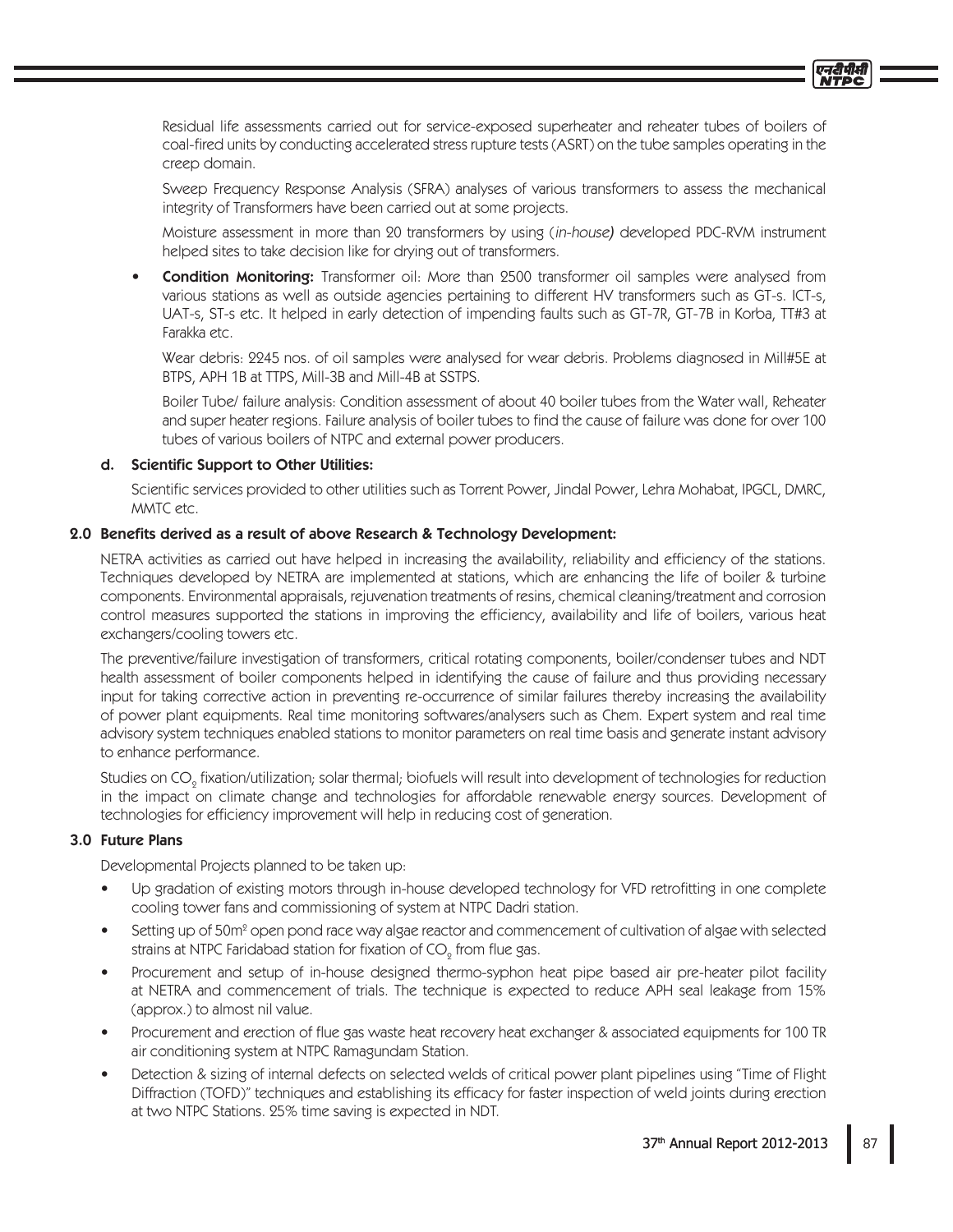- Gandhar Gas Station CW Effluent Water Recovery System- finalization of Tech Specs, Costing and NIT. The  $\bullet$ system will recover about 125 m<sup>3</sup>/hr of Effluent Water.
- Process optimization studies of conversion of MSW to fuel at bench scale level at NETRA.
- Pilot plant studies for mineralization of fly ash slurry through flue gas to reduce pH of slurry at Ramagundam.
- CFD modelling of power plant process for improving plant efficiency at 2 power stations.
- Packaging of LTSH robotic system trials.
- Final commissioning of RFID system for 5 Km. stretch at Kahalgaon.
- Development of software for in-situ detection of turbine blade defects (with BARC).  $\bullet$

# 4.0 Expenditure on R&D

| S.N.          | <b>Description</b>                                      | Expenditure in $(\overline{\zeta}/\zeta)$ |             |  |
|---------------|---------------------------------------------------------|-------------------------------------------|-------------|--|
|               |                                                         | 2012-13                                   | $2011 - 12$ |  |
| $\mathsf{a}$  | Capital                                                 | 10.11                                     | 3.82        |  |
| $\mathbf b)$  | Recurring                                               | 91.85                                     | 29.89       |  |
| $\mathsf{C})$ | Total                                                   | 101.96                                    | 33.71       |  |
| $\mathsf{d}$  | Total R&D expenditure as a percentage of total turnover | 0.1585%                                   | 0.0551%     |  |

## 5.0 Technology Absorption, Adaptation and Innovation

Particulars of some of the important technology imported during last five (5) years are as follows:

| S.No.        | Technology                                                                                                                                                                                                                                                     | Year    | <b>Stations</b>                                                                                                                                                                                                                                                                            |
|--------------|----------------------------------------------------------------------------------------------------------------------------------------------------------------------------------------------------------------------------------------------------------------|---------|--------------------------------------------------------------------------------------------------------------------------------------------------------------------------------------------------------------------------------------------------------------------------------------------|
|              | Adoption of supercritical technology in<br>large size units of 800 MW                                                                                                                                                                                          | 2012    | Being implemented in bulk tender projects of 800<br>MW at Kudgi, Lara, Darlipalli & Gadarwara                                                                                                                                                                                              |
| $\mathbf{Q}$ | Super critical technology with 256 Kg/<br>cm <sup>2</sup> Steam Pressure and 565/595 CMS/RH<br>steam temperature is being adopted for<br>improvement in thermal efficiency and<br>reduced emission of green house gasses.                                      | 2008-10 | Being implemented in Barh-II and also being<br>implemented in 11 units of 660 MW (in Mauda,<br>Sholapur, Meja, Nabinagar and Raghunathpur<br>plant) through bulk tendering mechanism & being<br>implemented for 800 MW units (Kudgi, Darlipalli,<br>Gajmara & Lara through bulk tendering. |
| 3            | Development of IGCC technology for high<br>ash Indian coal (s)                                                                                                                                                                                                 | 2010    | A technology demonstration plant of about 100 MW<br>capacity at Dadri project is being planned.                                                                                                                                                                                            |
| 4            | Communicable<br>Numerical<br>Relay<br>Technology (on IEC 618500) along with<br>Networking Systems introduced in 33<br>KV/11 KV /6.6 KV/3.3 KV and LV System                                                                                                    | 2009    | Implemented at Dadri-II, Korba-III &<br>IGSTPP,<br>Simhadri-II. Being implemented in all<br>ongoing<br>projects.                                                                                                                                                                           |
| 5            | Secured & Improved Network design of<br>DDCMIS has been adopted. This secured<br>network design has been incorporated<br>in the specifications along with network<br>security policies & procedures, provision<br>of security audits and specialized training. | 2008    | Incorporated in technical specifications<br>from<br>Bongaigaon onwards. For existing projects, these<br>security policies & procedures have been circulated<br>to all sites.                                                                                                               |

For and on behalf of the Board of Directors

(Dr. Arup Roy Choudhury) **Chairman & Managing Director**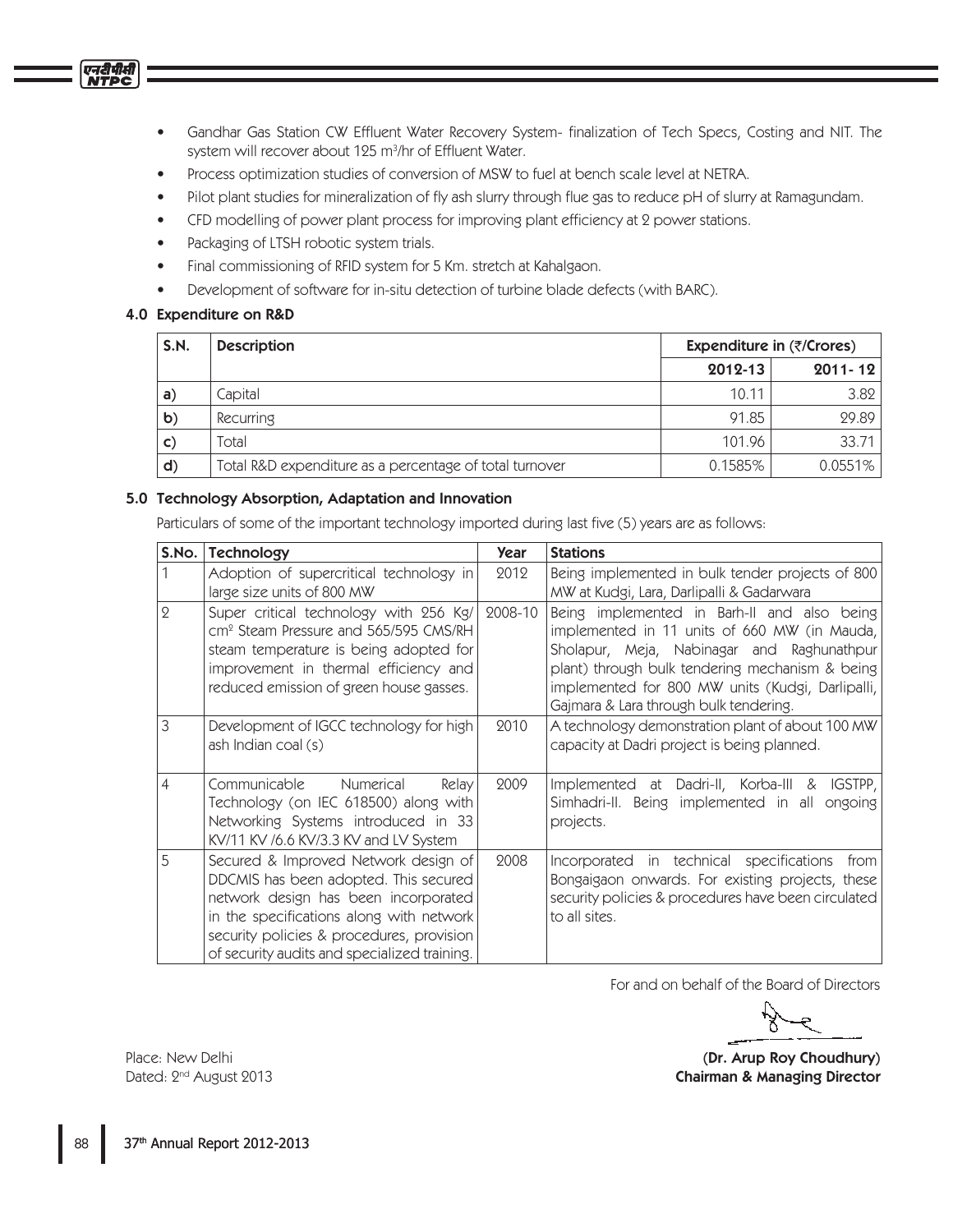#### Annex-IV to Directors' Report

एनटी पीस

# STATEMENT PURSUANT TO SECTION 212 OF THE COMPANIES ACT, 1956 RELATING TO **SUBSIDIARY COMPANIES**

|                  | <b>NAME OF THE</b><br><b>SUBSIDIARY</b>                                                                                                                   | <b>NTPC</b><br><b>ELECTRIC</b><br><b>SUPPLY</b><br><b>COMPANY</b><br><b>LIMITED</b> | <b>NTPC VIDYUT</b><br><b>VYAPAR</b><br><b>NIGAM</b><br><b>LIMITED</b> | <b>NTPC</b><br><b>HYDRO</b><br>LIMITED*           | <b>KANTI BIJLEE</b><br><b>UTPADAN</b><br><b>NIGAM LIMITED</b> | <b>BHARTIYA</b><br><b>RAIL BIJLEE</b><br><b>COMPANY</b><br><b>LIMITED</b> |
|------------------|-----------------------------------------------------------------------------------------------------------------------------------------------------------|-------------------------------------------------------------------------------------|-----------------------------------------------------------------------|---------------------------------------------------|---------------------------------------------------------------|---------------------------------------------------------------------------|
| 1.               | Financial year of the<br>Subsidiary ended on                                                                                                              | March 31,<br>2013                                                                   | March 31,<br>2013                                                     | March 31,<br>2013                                 | March 31, 2013                                                | March 31,<br>2013                                                         |
| $\Omega$ .       | Date from which they<br>became Subsidiary                                                                                                                 | August 21,<br>2002                                                                  | November 1,<br>2002                                                   | December<br>12, 2002                              | September 6,<br>2006                                          | November 22,<br>2007                                                      |
| 3.               | Share of the subsidiary held by the<br>company as on March 31, 2013<br>Number & face value<br>a)                                                          | 80,910 equity<br>shares of ₹10/-<br>each                                            | 2,00,00,000<br>equity shares<br>of ₹10/- each                         | 12, 13, 59, 500<br>equity shares<br>of ₹10/- each | 35,71,51,233<br>equity shares of<br>₹10/- each                | 50,94,60,000<br>equity shares<br>of ₹10/- each                            |
|                  | Extent of holding<br>b)                                                                                                                                   | 100%                                                                                | 100%                                                                  | 100%                                              | 65%                                                           | 74%                                                                       |
| $\overline{4}$ . | The net aggregate<br>amount<br>of the subsidiary companies<br>Profit/(loss) so far as it concerns<br>the member of the holding<br>company (in $\bar{z}$ ) |                                                                                     |                                                                       |                                                   |                                                               |                                                                           |
|                  | Not dealt with in the<br>a)<br>holding<br>company's<br>accounts                                                                                           |                                                                                     |                                                                       |                                                   |                                                               |                                                                           |
|                  | For the financial year<br>i<br>ended<br>March<br>31,<br>2013                                                                                              |                                                                                     | $(24,58,67,245)$ (34,84,39,193)                                       | <b>NIL</b>                                        | (8,38,80,933.50)                                              | (12, 15, 946.54)                                                          |
|                  | Upto the previous<br>$\overline{ii}$<br>financial years of the<br>subsidiary company                                                                      |                                                                                     | 52,50,17,525   1,77,59,76,299                                         | NIL                                               | (6,04,87,423.75)                                              | (38, 94, 002.84)                                                          |
|                  | Dealt with in the holding<br>b)<br>company's accounts                                                                                                     |                                                                                     |                                                                       |                                                   |                                                               |                                                                           |
|                  | For the financial year<br>(i)<br>31,<br>ended<br>March<br>2013                                                                                            | Nil                                                                                 | Nil                                                                   | (31, 348)                                         | Nil                                                           | Nil                                                                       |
|                  | the<br>For<br>previous<br>(ii)<br>financial year of the<br>subsidiary company<br>since they become the<br>holding<br>company's<br>subsidiaries            | Nil                                                                                 | Nil                                                                   | (8, 13, 91, 473)                                  | Nil                                                           | Nil                                                                       |

 $\ast$ The Board of NTPC, in its Meeting held on 10.05.2012, has approved the scheme of amalgamation of NTPC Hydro Limited with NTPC Limited under Section 391-394 of the Companies Act, 1956 subject to the requisite approvals from Ministry of Corporate Affairs, Shareholders and Stock Exchanges. A Meeting of the shareholders of NTPC and of the shareholders of NTPC Hydro Limited was held on 24.05.2013 in accordance with the orders of the Ministry of Corporate Affairs. The legal process of amalgamation is in progress.

For and on behalf of the Board of Directors

(Dr. Arup Roy Choudhury) **Chairman & Managing Director**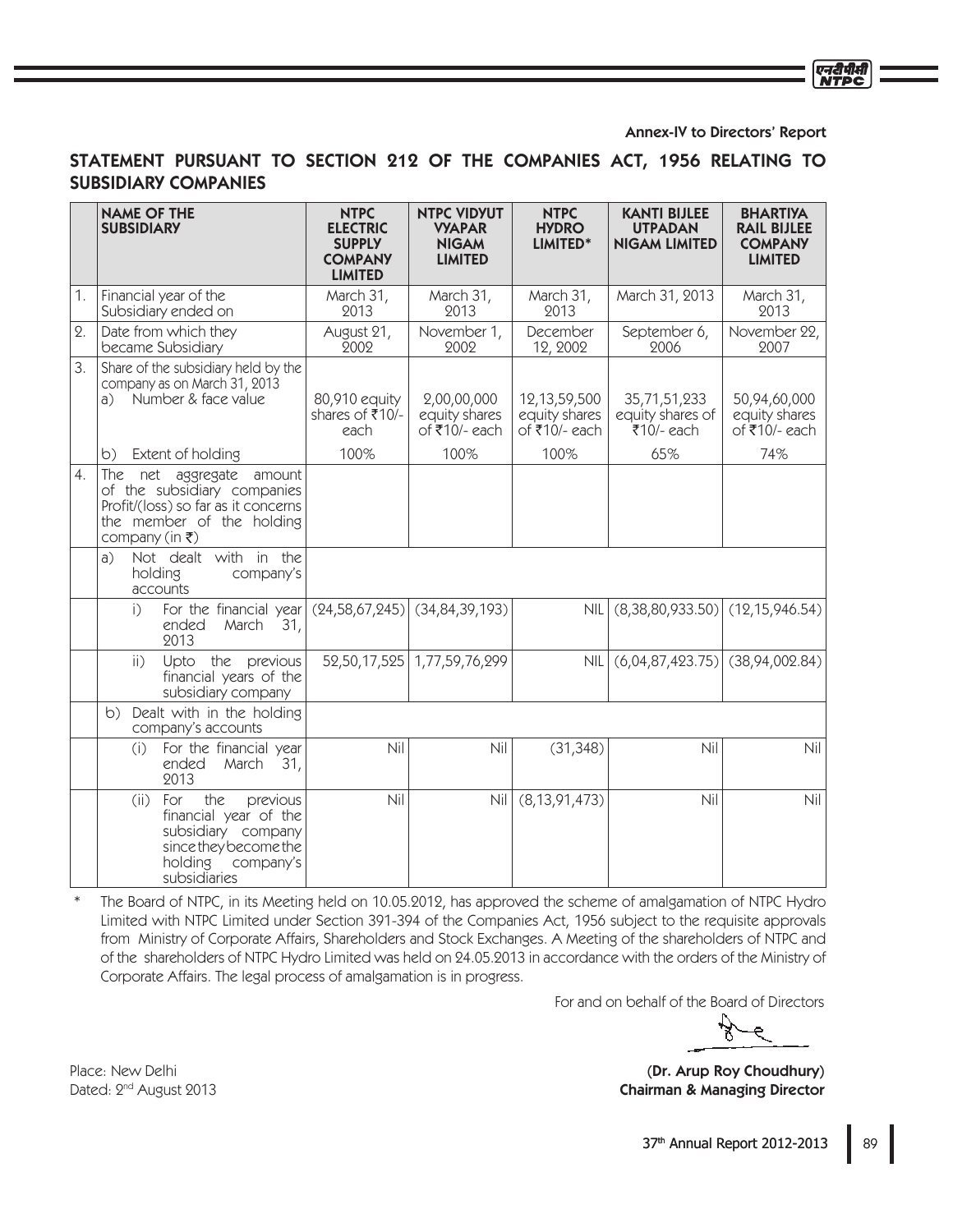

# STATISTICAL DATA OF GRIEVANCE CASES

# 2012-2013

| J.  | <b>Particulars</b>                                       | <b>Public Grievance</b> | <b>Staff Grievances</b> |
|-----|----------------------------------------------------------|-------------------------|-------------------------|
| No. |                                                          | Cases                   | Cases                   |
|     | Grievance cases outstanding at the beginning of the year |                         |                         |
| 2.  | Grievance cases received during the year                 |                         |                         |
| 3.  | Grievance cases disposed of during the year              |                         |                         |
| 4.  | Grievance cases outstanding at the end of the year       |                         |                         |

For and on behalf of the Board of Directors

एनटीपीसी

Place: New Delhi **1MBDF /FX FMID (Dr. Arup Roy Choudhury**) Dated: 2<sup>nd</sup> August 2013 **Director Chairman & Managing Director** 

## Annex-VI to Directors' Report

# STASTICAL INFORMATION ON RESERVATION OF SCs/STs FOR THE YEAR 2012.

#### Representation of SCs/STs as on 01.01.2013:

| Group  | <b>Employees on Roll</b> | <b>SCs</b> | %age  | <b>STs</b> | %age       |
|--------|--------------------------|------------|-------|------------|------------|
|        | 14.238                   | 755        | 12.33 | 613        | 171<br>4.3 |
|        | 5,661                    | 986        | 17.42 | 421        | 7.44       |
|        |                          | 811        | 16.65 | 318        | 6.53       |
|        | 868                      | 216        | 24.88 | 130        | 14.98      |
| Total* | 25,638                   | 768        | 14.70 | .482       |            |

\* The above data is inclusive of manpower posted at JVs and Subsidiaries and manpower of taken over projects.

### Recruitment of SCs/STs during the year 2012:

| Group        | <b>Total Recruitment</b> | <b>SCs</b>               | %age  | <b>STs</b> | %age                   |
|--------------|--------------------------|--------------------------|-------|------------|------------------------|
|              | 467                      | 70                       | 14.99 |            | 8.99                   |
|              | $\overline{\phantom{a}}$ | $\overline{\phantom{a}}$ |       | $\sim$     |                        |
|              |                          |                          | 8.70  |            |                        |
|              | $\sim$                   | $\overline{\phantom{a}}$ |       | $\sim$     | $\sim$                 |
| <b>Total</b> | 490                      |                          | 14.69 | 42         | 57<br>$\bullet$<br>0.J |

#### Promotions of SCs/STs during the year 2012:

| Group        | <b>Total</b>     | <b>SCs</b> | %age  | <b>STs</b> | %age             |
|--------------|------------------|------------|-------|------------|------------------|
|              | .704             | 422        | 15.61 | 152        | 5.62             |
|              | .74 <sup>1</sup> | 328        | 18.84 |            | 3.27             |
|              | 141              | ニュー        | 15.51 | 53         | 4.65             |
|              |                  |            | 17.07 |            | 7.32             |
| <b>Total</b> | 5,627            | 934        | 16.60 | 265        | 4.7 <sup>1</sup> |

For and on behalf of the Board of Directors

 $\bullet$ 

Place: New Delhi (Dr. Arup Roy Choudhury) Chairman & Managing Director

Dated: 2<sup>nd</sup> August 2013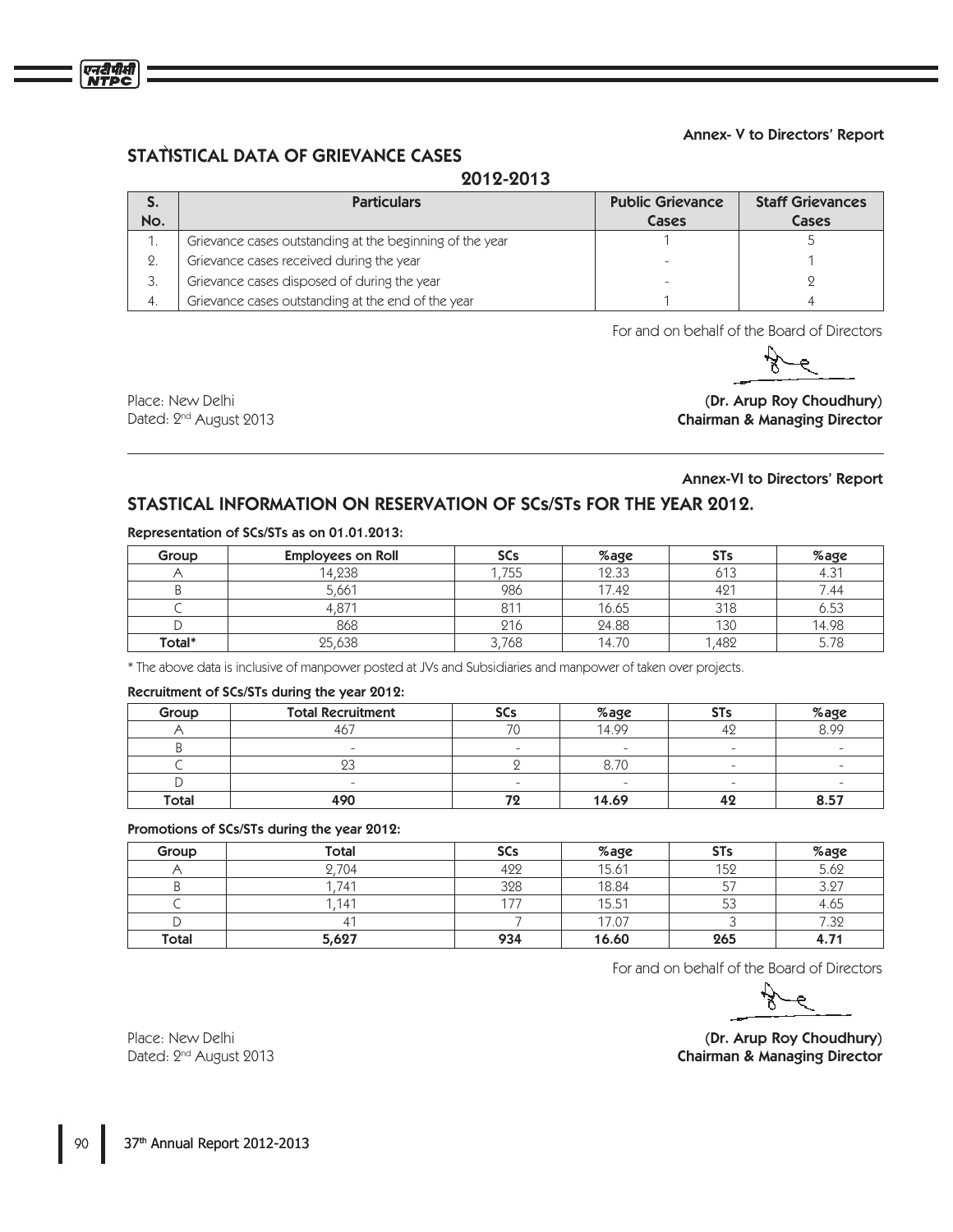## **Annex- VII to Directors' Report**

# **INFORMATION ON PHYSICALLY CHALLENGED PERSONS**

With a view to focus on its role as a socially responsible and socially conscious organization, your Company has endeavored to take responsibility for adequate representation of Physically Challenged Persons (PCP) in its workforce. With this in view, the Company launched a massive recruitment drive to make up the shortfall of PCP. Presently, 472 PCP (97 VH, 104 HH and 271 OH) are on rolls of NTPC. Reservation has been provided for PH as per rules/policy. Some of the other initiatives taken for the welfare of PCP by NTPC over the years are as under:

For individual needs of the Visually Hampered employees, screen reading software and Braille shorthand machines, made available by the Projects of NTPC. A website has been made PCP friendly, particularly for Low Vision Employees.

- "Sign language" training for the employees in general.
- Changes in the existing building have been/ are being made to provide barrier free access to physically challenged.
- Ramps have also been provided for unhampered movement of wheel chairs.
- At most of the NTPC Projects, wherever houses are located in multi-storied structures, allotments to PCP has been made on the ground floor.
- Special parking enclosure near the ramp at the office entrance as well as Physically Handicapped friendly toilet and lift at CC and Projects.
- Wheel chairs have been provided to employees with orthopaedics disabilities. If required, the assistance of an attendant has also been sanctioned.
- Wherever required, gates/door of the quarter have been widened.
- At CC procurement of stationery items like files, envelopes are mainly being done from NGOs/ Agencies like ADDI, MUSKAN, Blind Relief Association who are working for physically challenged thereby creating indirect employment.
- Paintings made by disabled persons have also been procured and placed at different locations in the Company Offices.
- Medical camps have been organized in various projects of the Company for treatment and distribution of aids like artificial limbs, tricycles, wheelchairs, calipers etc.
- Shops have been allotted in Township to PCP so that they may earn their livelihood. Similarly, PCOs within/outside plant premises are also allotted to PCP.
- Regular interactive meetings are being organized with physically challenged employees.
- Training needs are being fulfilled as per the individual requirement.
- 9 number of Scholarships @ ₹1,500/- per month/ per student are given to PH students pursuing MBA/ PGDBM/Degree in Engineering Courses.
- Petty contracts like book binding, scribbling pad preparation from waste paper, file binding, furniture repair, screen printing, spiral binding, painting contract are also being given to disabled persons.
- Physically challenged (Orthopedically Handicapped) employees have been allowed to purchase a three wheeler vehicle with a hand fitted engine against their normal entitlement (advance for scooter/motorcycle/moped) under NTPC Conveyance Advance Rules.
- At all Projects/ Offices, Nodal Officers (Physically Challenged) have been nominated.
- Reimbursement towards low vision aids, dark glasses etc. subject to maximum of ₹1,000/- every year has been introduced. Similarly hearing aid; behind the ear model for each ear restricted to ₹10,000/- or actual cost whichever is lower has been introduced. It may be replaced every four years subject to certificate of condemnation by ENT Specialist.
- Relaxation in qualifying marks for open recruitment: pass marks only and also 10% relaxation in written test and interview from the year-2002 onwards.
- The minimum performance level marks for promotions within the cluster is relaxed by 3 marks in case of employees belonging to SC/ST/Physically Challenged category.

For and on behalf of the Board of Directors

(Dr. Arup Roy Choudhury) **Chairman & Managing Director**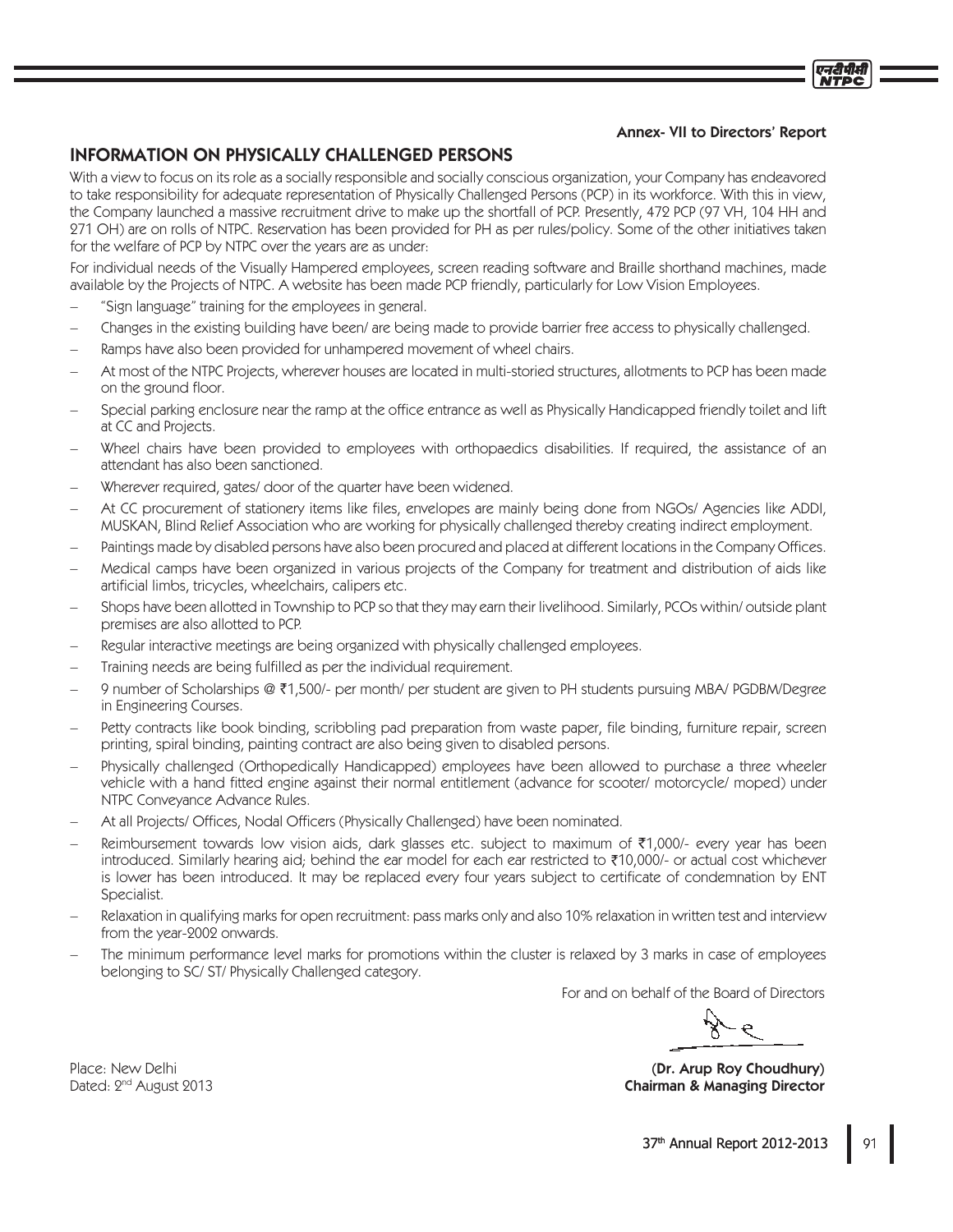#### **Annex-VIII to Directors' Report**

# **UNGC – Communication on Progress**

NTPC expresses its continued support for the Global Compact and its commitment to take action in this regard, as was communicated by the Chairman & Managing Director, NTPC in his letter dated May 29, 2001 addressed to Secretary General, United Nations.

NTPC has posted the brief of Global Compact (GC) and its commitment to the principles of GC on its website at www.ntpc.co.in. The principles of GC were communicated to all employees through in – house magazines, internal training programmes and posters. NTPC, a core member of Global Compact Network (GCN), India, (formerly known as Global Compact Society) actively participated in the monthly meetings, Governing Council Meetings and Annual Convention of the Global Compact Network at New Delhi.

NTPC has released its Sustainability Report "Powering with care ..." for the year 2011-12 with NTPC's Sustainable Energy Development Vision of 'Going Higher on Generation, lowering GHG intensity", the report is a step towards sustaining greener environment, conserving natural resources such as energy, water etc. and company's commitment towards Corporate Governance and Social Responsibility. Self declared B+ report and in accordance with the Global Reporting Initiative (GRI) G3.0 guidelines. The report has been externally assured by the assurance provider, M/s DNV AS, as per the assurance standard AA1000.

#### Human Rights: Principle 1-2

NTPC, a socially responsible Corporate Citizen since its inception, started its Community Development initiatives in the form of R&R program which aim to improve the overall economic status of persons displaced or otherwise affected by our projects. Each R&R programme is based on specific local requirements and is guided by extensive socio-economic surveys.

NTPC recognized to continue community and peripheral development works through Community Development (CD) Policy where the same were closed under R&R policy. NTPC revised its CD policy in August 2010, keeping in view the changed Business environment, Global practices and guidelines issued from DPE, Ministry of Heavy Industry & Public Enterprises. In line with the CD Policy, NTPC takes up activities at Station level and Regional/ National level within the identified Basket of Activity.

In the area of education, following activities were undertaken:

- Financial support for construction of Engineering College in Korba.
- Improvement in adopted ITIs at various projects
- Purchase of equipments at schools
- Construction of girls toilets at primary schools
- Distribution of solar lamps to about 900 meritorious village students
- Various other education related activities in more than 350 village schools like distribution of scholarships, uniforms and development of assets and infrastructure support to students
- Information and Communication Technology (ICT) centers established by NTPC Foundation at Delhi University and at Gauhati University, Guwahati for providing IT education to physically & visually challenged students, benefited approx 174 students during 2012-13. A new ICT Centre has been started at Devi Ahilya Vishwavidyalaya, Indore.
- Activities to benefit physically challenged persons like distribution of dress, bags study material, reimbursement of school fees etc., distribution of tricycles and providing medical appliances were taken up by Stations.
- 23 schools run by NTPC predominately for community benefited more than 20,000 students of neighbourhood community.

In order to make the youths self-reliant, the following activities were undertaken:

- Vocational training programs to make youth self-reliant such as Computer training, Motor Driving, General Electrical Repairing, mobile repairing, fitter, refrigeration & air conditioning repair, masonry, shuttering etc. for youth and various Coaching Classes etc. for village children.
- Implementation of the project "Improvement in Quality of Life of rural poor to create self-reliance by increasing participation in Community Development Work" around Kahalgaon Station through Disha.
- Various vocational training programmes for women in the neighbourhood villages of its stations including Dress Designing, Beautician, Embroidery, Hair & Skin care etc. for women empowerment.
- Skill upgradation programs in sewing for women population in the neighborhood villages to promote self-employment conducted by Stations including providing sewing machines covered more than 600 women.

In the area of infrastructure, the following activities were undertaken.

- Installation of 10 High Mast Lights in Berhampore district of West Bengal
- Solar Power System in three municipal corporations of Raebareli, Bacharvan and Lalganj of Raebareli District
- Installation of 36 solar street lights at different location in the Barabanki district of Uttar Pradesh is in progress
- Installation of 27 no. of hand pumps completed in District Dhanbad of Jharkhand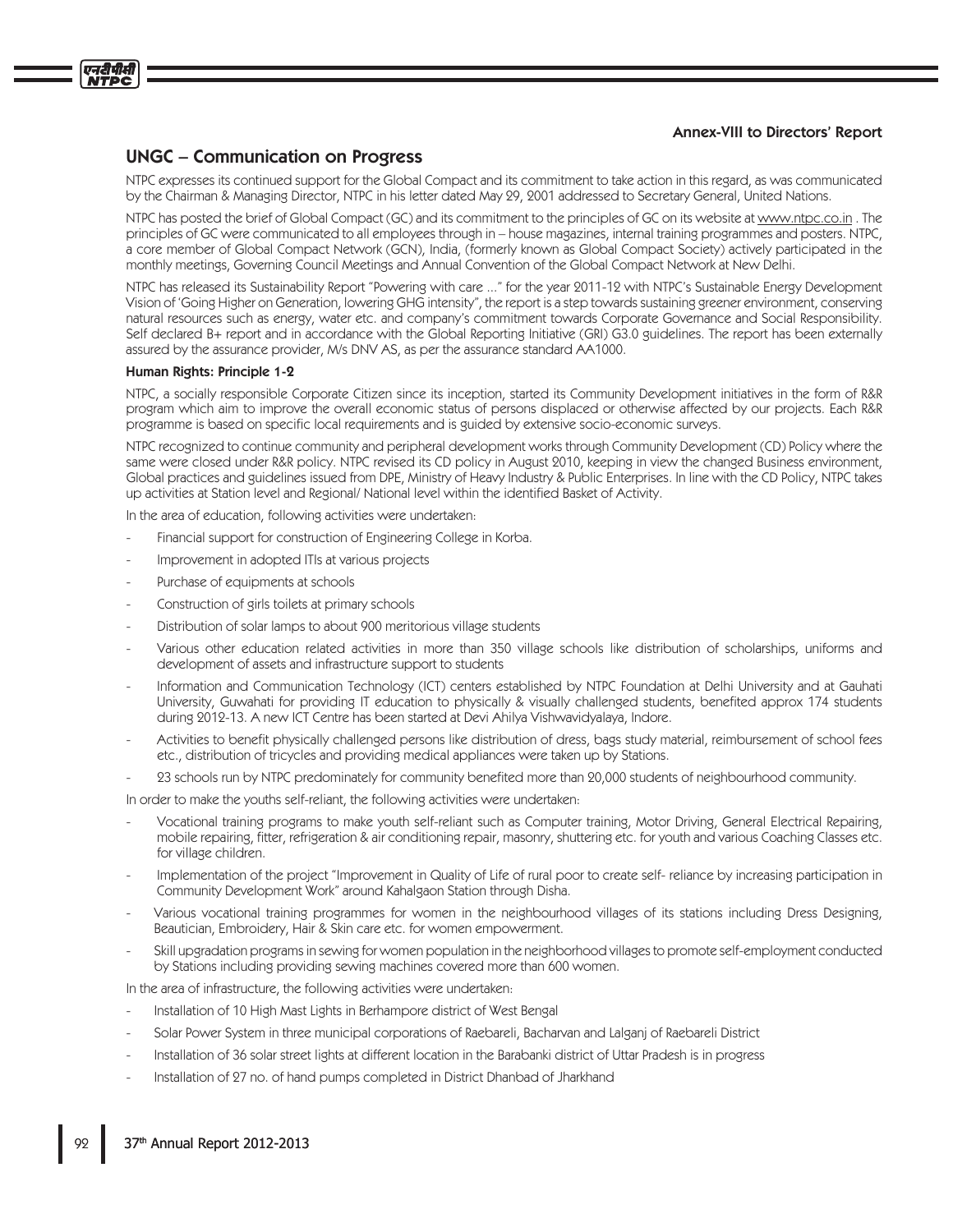- Construction of 24 patches of cement concrete roads totaling to about 2.5 km in various villages in District Chhindwara. Madhya **Pradesh**
- Construction of road, sanitation, drinking water and electrical lightning work in 6 villages, 3 each in Bhagalpur and Godda Districts by Kahalgaon Project.

In the area of health, the following activities were undertaken:

- Disability Rehabilitation Centers (DRCs) at Tanda, Rihand, Korba, Dadri and Bongaigaon established in collaboration with NTPC Foundation and National Institute for the Orthopaedically Handicapped (NIOH), under the Ministry of Social Justice and Empowerment, Government of India benefited about 4200 physically challenged people during 2012-13.
- Operational Mobile Health Clinic facility by Stations to provide quality health care at the doorstep of neighbourhood villages.
- Conducting more than 70 medical camps of various types for local villages including those for detection and treatment of respiratory diseases like TB and lung cancer, eye check up camps and general health checkups. During the camps more than 2,100 surgeries of various natures were performed.
- Activities like fogging, spraying anti larva spray and to support for Health Infrastructure were taken up in about 200 villages during the year.
- NTPC extended support by providing essential drugs to State Government, Odisha to meet medical emergencies during ensuing monsoon.
- Directly Observed Treatment cum Designated Microscopy Centre (DOT cum DMC) with Mobile ambulance facilities being run by 12 NTPC hospitals through NTPC Foundation under Revised National Tuberculosis Control Programme (RNCTP) that cater to villages up to 25-30 km benefited about 5,550 people during 2012-13.

NTPC employees participated in various activities through Employee Voluntary Organization for Initiative in Community Empowerment (EVOICE).

NTPC had signed a MOU with Archeological Survey of India (ASI) and National Culture Fund (NCF) for financial support for preservation and conservation of group of 3 monuments (Group of Monuments, Mandu (MP), Excavated site at Vikramshila (Bihar), and Archaeological site, Lalitgiri / Dhauli (Odisha).The preservation & conservation works are in progress at Group of Monuments, Mandu. For other two sites, plans have been prepared & work will start soon.

#### Labour Standard: Principle 3-6

For addressing the issue of labour standard in comprehensive manner, NTPC has decided to adopt international standards like SA-8000 and OHSAS-18001.

13 NTPC Stations has been accredited for SA 8000 in previous years. During the year 2012-13, Jhanor Gandhar and NCPP Dadri stations of NTPC got revalidated for SA 8000. Revalidation for the same is under process at Auraiya, Singrauli and Unchahar. Surveillance audit for SA 8000 Accreditation has been carried out by Anta, Auraiya, Badarpur, Farakka, Kayamkulam, NCPP Dadri, Ramagundam, Rihand & Simhadri.

#### **Environment: Principle 7-9**

NTPC since inception has been proactive in addressing environmental concerns. NTPC has identified Environment Management as a thrust area to achieve excellence and aims to strengthen its position as a leader in environment protection area. To meet the environmental challenges of 21<sup>st</sup> century and beyond, we have adopted sound envt. management practices and advanced environment protection system to minimize impact of power generation on environment. All NTPC units have been ISO 14001 certified by reputed National/ international certifying agencies.

The details of the initiatives undertaken by the Company are given under the Heading 'Environment Management - initiatives for preserving environment' in the Directors' Report.

#### Anti-corruption: Principle 10

The Company has a Vigilance Department headed by Chief Vigilance Officer who is a nominee of the Central Vigilance Commission. The Vigilance Department consisting of Four Units, namely Corporate Vigilance Cell, Departmental Proceeding Cell (DPC), MIS Cell and Technical Cell (TC). These units deal with various facets of Vigilance Mechanism. Exclusive and independent functioning of these Units ensure transparency, objectivity and quality in vigilance functioning. The Vigilance Department submits its reports to Competent Authority including the Board of Directors. The CVO also reports to the Central Vigilance Commission as per their norms.

The details are given under the Heading 'Vigilance' in the Directors Report.

For and on behalf of the Board of Directors

एनरीपीर्स

(Dr. Arup Roy Choudhury) **Chairman & Managing Director**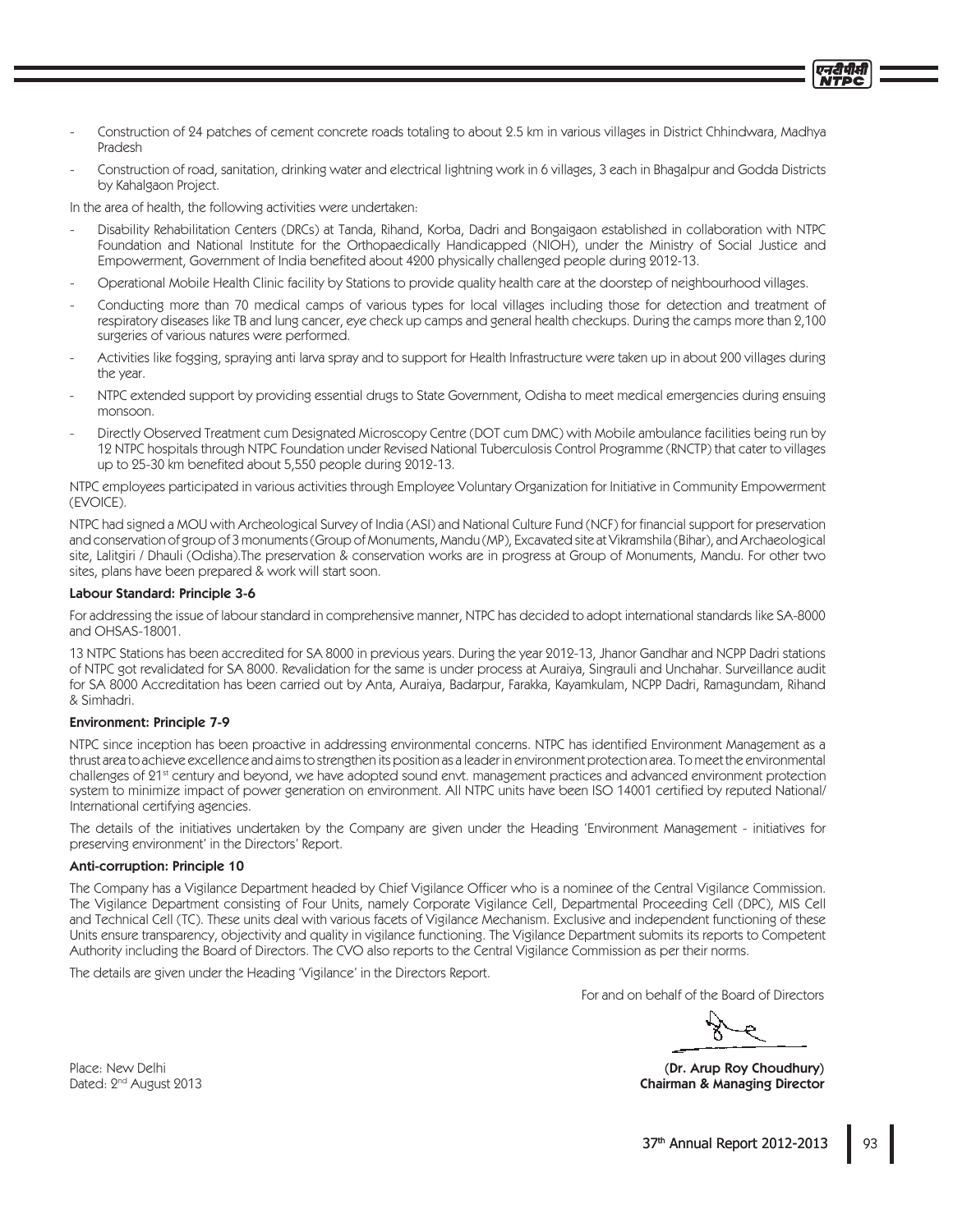Annex-IX to Directors' Report

| SI. No.        | <b>Stations</b> | <b>Ash Produced</b> | <b>Ash Utilization</b> | % Utilization |  |
|----------------|-----------------|---------------------|------------------------|---------------|--|
|                |                 | Lakh MTs            | Lakh MTs               | %             |  |
| $\mathbf{1}$   | Badarpur        | 12.02               | 10.41                  | 86.61         |  |
| $\mathbf 2$    | Dadri           | 27.44               | 23.80                  | 86.73         |  |
| 3              | Singrauli       | 37.77               | 22.66                  | 59.99         |  |
| $\overline{4}$ | Rihand          | 34.89               | 19.71                  | 56.49         |  |
| 5              | Unchahar        | 24.54               | 15.33                  | 62.47         |  |
| 6              | Tanda           | 11.56               | 7.33                   | 63.41         |  |
| 7              | Korba           | 64.39               | 24.18                  | 37.55         |  |
| 8              | Vindhyachal     | 69.35               | 46.13                  | 66.52         |  |
| 9              | Sipat           | 41.76               | 8.62                   | 20.64         |  |
| 10             | Ramagundam      | 45.21               | 30.52                  | 67.51         |  |
| 11             | Simhadri        | 32.25               | 19.60                  | 60.78         |  |
| 12             | Farakka         | 36.47               | 33.34                  | 91.42         |  |
| 13             | Kahalgaon       | 45.63               | 10.22                  | 22.40         |  |
| 14             | Talcher-Thermal | 12.35               | 12.35                  | 100.00        |  |
| 15             | Talcher-Kaniha  | 67.26               | 25.50                  | 37.91         |  |
|                | <b>Total</b>    | 562.89              | 309.70                 | 55.02         |  |

The quantity of ash produced, ash utilized and percentage of such utilization during 2012-13 from NTPC Stations is as under:

For and on behalf of the Board of Directors

Place: New Delhi (Dr. Arup Roy Choudhury) Chairman & Managing Director

Dated: 2<sup>nd</sup> August 2013

एनरीपीसी<br>NTPC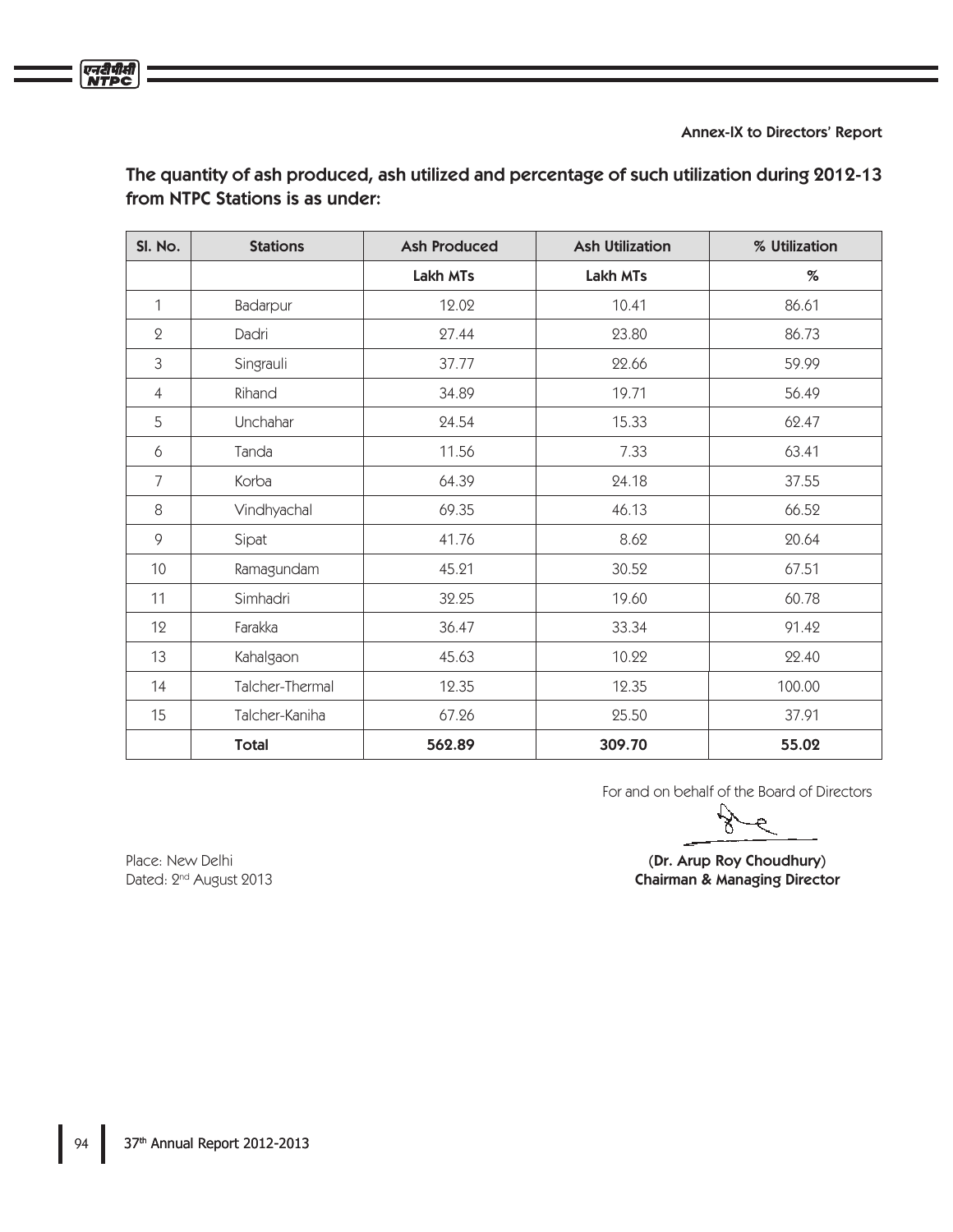# Annex-X to Directors' Report

# NTPC BUSINESS RESPONSIBILITY REPORT-2012-13

#### Section A : General Information about the company

| <b>NTPC Limited</b><br>2.<br>Name of the company<br>3.<br>Registered address<br>Road, New Delhi-110003<br>4.<br>Website<br>www.ntpc.co.in<br>5.<br>Email id<br>akrastogi@ntpc.co.in<br>9019-13<br>6.<br>FY reported<br>Sector that company is engaged in: Power<br>7. | 1. | CIN (Corporate identity number) | L40101DL1975GOI007966                                    |
|-----------------------------------------------------------------------------------------------------------------------------------------------------------------------------------------------------------------------------------------------------------------------|----|---------------------------------|----------------------------------------------------------|
|                                                                                                                                                                                                                                                                       |    |                                 |                                                          |
|                                                                                                                                                                                                                                                                       |    |                                 | NTPC Bhawan, Scope Complex, 7, Institutional Area, Lodhi |
|                                                                                                                                                                                                                                                                       |    |                                 |                                                          |
|                                                                                                                                                                                                                                                                       |    |                                 |                                                          |
|                                                                                                                                                                                                                                                                       |    |                                 |                                                          |
|                                                                                                                                                                                                                                                                       |    |                                 |                                                          |

- 8. Product/services that the company manufacturers /provides (as in balance sheet):
	- i. Generation of Electricity
	- ii. Consultancy

# 9. Total number of location where business activity is undertaken by the company:

- i. International locations 03 nos
	- a. Trincomalee Power Project, Srilanka
	- b. Power Project at Khulna, Bangladesh
	- c. Siddhirganj, Bangladesh
- ii. National locations 55 nos.

# 10. Markets served by the company : National & International

# Section B : Financial details of the company

| 1.         | Paid up capital ( $\bar{\tau}$ Crore)                                                                              | ₹ 8,245.46 Cr.                                                                                                                                                                                                                                                                                                                   |
|------------|--------------------------------------------------------------------------------------------------------------------|----------------------------------------------------------------------------------------------------------------------------------------------------------------------------------------------------------------------------------------------------------------------------------------------------------------------------------|
| $\Omega$ . | Total Revenue (₹ Crore)                                                                                            | ₹ 68,775.51 Cr.                                                                                                                                                                                                                                                                                                                  |
| 3.         | Total profit after taxes (₹ Crore)                                                                                 | ₹ 12,619.39 Cr.                                                                                                                                                                                                                                                                                                                  |
| 4.         | Total spending on CSR and Sustainable Development (SD)<br>as $%$ of PAT $(\%)$<br>(CSR: ₹69.24 Cr.+SD: ₹10.29 Cr.) | ₹ 79.53 Cr. (0.63 %)                                                                                                                                                                                                                                                                                                             |
| 5.         | List of activities in which expenditure in 4 above has been<br>incurred                                            | <b>Areas of CSR Activities:</b><br>Education and awareness creation<br>Vocational Training and Skill up-gradation<br><b>Health and Sanitation</b><br>$\overline{\phantom{a}}$<br>Conducting Medical camps<br>Activities for physically challenged<br>Women Empowerment<br>Roads and Infrastructure development<br>Drinking Water |
|            |                                                                                                                    | Animal Health<br>Sports and Culture<br><b>Areas of SD Activities:</b><br>Tree Plantation<br>Stack SPM reduction<br>Installation of Bio-methanation plants<br>$\overline{\phantom{a}}$<br><b>Environmental Studies</b>                                                                                                            |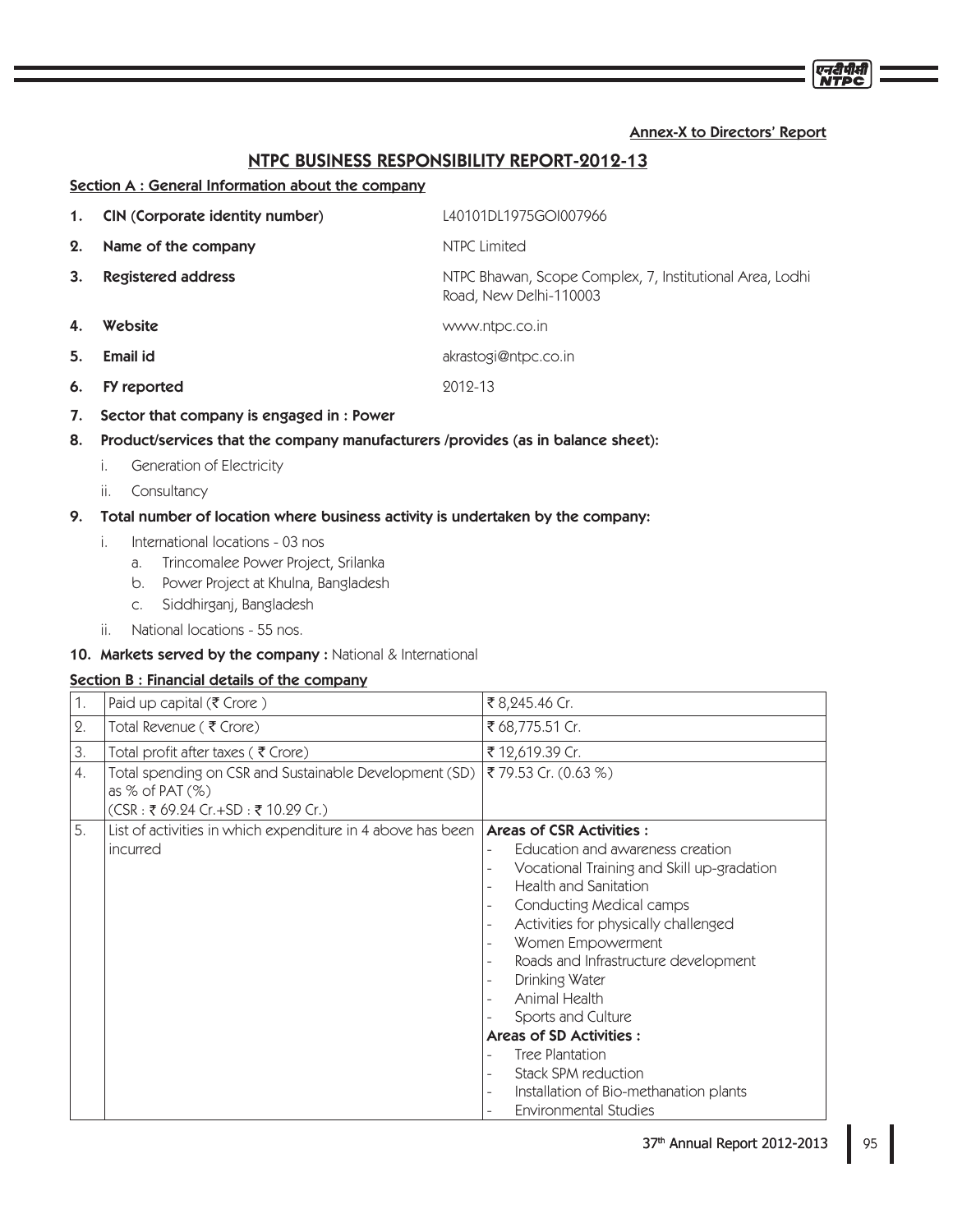# **Section C: Other Details**

एनदीपीसी

**Subsidiaries :** The company has the following five Subsidiary Companies as on 31-03-2013 :

- i. NTPC Electric Supply Company Limited
- ii. NTPC Vidyut Vyapar Nigam Limited
- iii. Bhartiya Rail Bijlee Company Limited
- iv. Kanti Bijlee Utpadan Nigam Limited
- v. NTPC Hydro Limited\*

\*NTPC Hydro Limited is being merged with NTPC Limited

The Business Responsibility Initiatives of the parent company are applicable to the subsidiary companies also. However, none of the entities that the Company does business with, participate in the BR initiatives of the Company.

## Section D: BR information

1. Individual Directors responsible for implementation of the BR policy/policies:

| Principle No Description |                                                                                                                                                                       | <b>Policy / Policies</b>                                                   | Director(s)<br>Responsible                    |
|--------------------------|-----------------------------------------------------------------------------------------------------------------------------------------------------------------------|----------------------------------------------------------------------------|-----------------------------------------------|
| Principle 1<br>(P1)      | Businesses should conduct and govern 1. Code of Conduct*<br>themselves with Ethics, Transparency and $ 2$ . Core Values<br>Accountability.                            | 3. Fraud Prevention Policy                                                 | All Directors & Chief<br>Vigilance Officer    |
| Principle 2<br>(P2)      | Businesses should provide goods and services<br>that are safe and contribute to sustainability<br>throughout their life cycle.                                        | Safety Policy<br>1.<br>Sustainable<br>9.<br>Development (SD) Policy        | Director (Operations)<br>Director (Technical) |
| Principle 3<br>(P3)      | Businesses should promote the well-being of<br>all employees.                                                                                                         | Human Resource (HR)<br>Policies                                            | Director (HR)                                 |
| Principle 4<br>(P4)      | Businesses should respect the interests of,<br>and be responsive towards all stakeholders,<br>especially those who are disadvantaged,<br>vulnerable and marginalized. | 1. R&R Policy<br>2. Community Development<br>(CD) Policy<br>3. HR Policies | Director (HR)                                 |
| Principle 5<br>(P5)      | Businesses should respect and promote HR Policies<br>human rights.                                                                                                    |                                                                            | Director (HR)                                 |
| Principle 6<br>(P6)      | Businesses should respect, protect, and make 1.<br>efforts to restore the environment.                                                                                | <b>Environment Policy</b><br><b>SD Policy</b><br>2.                        | Director (Operations)<br>Director (Technical) |
| Principle 7<br>(P7)      | Businesses, when engaged in influencing $ 1$ .<br>public and regulatory policy, should do so in   2. Core Values<br>a responsible manner.                             | Code of Conduct*                                                           | <b>All Directors</b>                          |
| Principle 8<br>(P8)      | Businesses should support inclusive growth 1. R&R Policy<br>and equitable development.                                                                                | 2. Community Development<br>(CD) Policy                                    | Director (HR)                                 |
| Principle 9<br>(P9)      | Businesses should engage with and provide Commercial systems &<br>value to their customers and consumers in a Procedures<br>responsible manner.                       |                                                                            | Director<br>(Commercial)                      |

\* Code of Conduct for Board Members & Senior Management Personnel

- 2. Details of Director/ Directors responsible for BR as a whole
	- a. Details of the Director/ Directors responsible for implementation of the BR Policy/ policies:
		- **i.** DIN Number : 00659908
		- ii. Name : Dr. Arup Roy Choudhury
		- **iii.** Designation : Chairman & Managing Director
		- iv. Telephone Number: 011-24360044
		- v. **Email-id:** : cmd@ntpc.co.in
	- **b.** Details of the BR Head : Same as above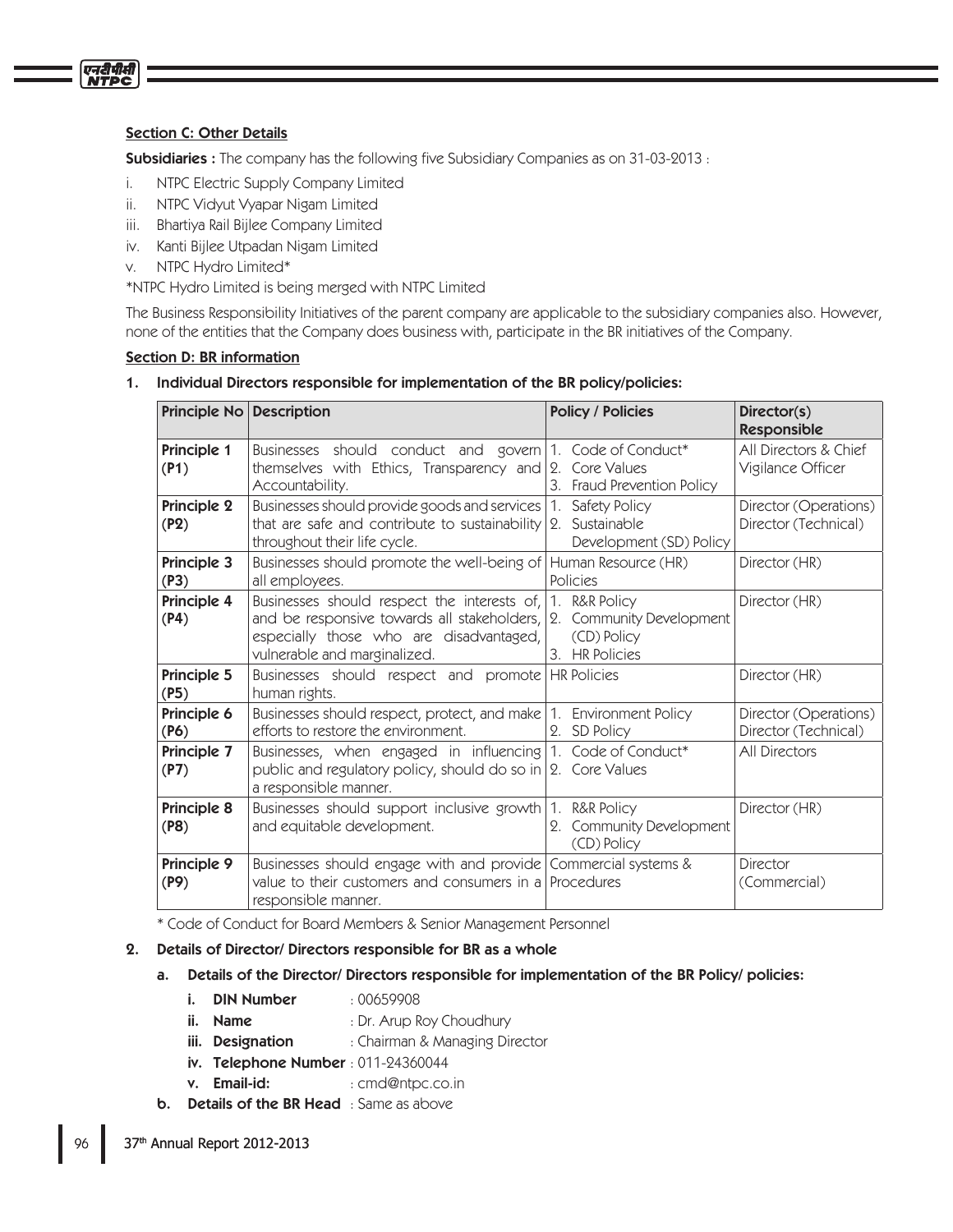|     | <b>Question</b>                                                                                                                                                    | <b>P1</b> | P <sub>2</sub> | P <sub>3</sub> | <b>P4</b> | <b>P5</b>    | P <sub>6</sub> | <b>P7</b> | P <sub>8</sub> | P <sub>9</sub> |
|-----|--------------------------------------------------------------------------------------------------------------------------------------------------------------------|-----------|----------------|----------------|-----------|--------------|----------------|-----------|----------------|----------------|
| 1.  | Do you have a policy/ policies for the Principle                                                                                                                   | У         | У              | У              | У         | У            | У              | У         | У              | $\mathsf{N}$   |
| 2.  | Has the policy being formulated in consultation with the<br>relevant stakeholders?                                                                                 | У         | У              | У              | y         | y            | У              | У         | У              |                |
| 3.  | Does the policy conform to any national /international<br>standards?                                                                                               | У         | У              | У              | У         | $\vee$       | $\vee$         | У         | У              |                |
| 4.1 | Has the policy being approved by the Board?                                                                                                                        | У         | У              | У              | У         | y            | У              | У         | У              |                |
| 4.2 | If yes, has it been signed by MD/owner/CEO/appropriate<br><b>Board Director?</b>                                                                                   | N         | N              | N              | N         | $\mathsf{N}$ | N              | N         | N              |                |
| 5.  | Does the company have a specified committee of the<br>Board/Director/Official to oversee the implementation of<br>the policy?                                      | У         | У              | У              | У         | У            | У              | У         | У              |                |
| 6.  | Indicate the link for the policy to be viewed online?                                                                                                              | (i)       | (i)            | (ii)           | (i)       | (ii)         | (i)            | (i)       | (i)            |                |
| 7.  | Has the policy been formally communicated to all relevant<br>internal and external stakeholders?                                                                   | У         | y              | <b>V</b> \$    | У         | y\$          | У              | $\vee$    | $\vee$         |                |
| 8.  | Does the company have in-house structure to implement<br>the policy/ policies?                                                                                     | У         | У              | У              | У         | У            | У              | У         | У              |                |
| 9.  | Does the Company have a grievance redressal mechanism<br>related to the policy / policies to address stakeholders'<br>grievances related to the policy / policies? | У         | У              | У              | У         | У            | У              | У         | У              |                |
| 10. | Has the company carried out independent audit<br>evaluation of the working of this policy by an internal or<br>external agency?                                    | У         | $\vee$         | У              | У         | y            | У              | У         | $\vee$         |                |

# 3. Principle wise reply to each question on BR Policy / Policies :

Communicated to Internal Stakeholders only.

- (i) Web links for the Policies:
	- a. Code of Conduct & Core Values : www.ntpc.co.in/images/content/investors/Code\_of\_Conduct\_for\_Board2012.pdf
	- b. R&R Policy: www.ntpc.co.in/images/content/corporate\_citizenship/NTPC\_R&R\_Policy\_2010.pdf
	- c. CSR-CD Policy: www.ntpc.co.in/images/content/corporate\_citizenship/CSR-CD-Policy-2010.pdf
- d. Sustainable Development (SD) Policy : www.ntpc.co.in/images/content/corporate\_citizenship/SustainableDevelopmentPolicy/NTPC-SDPolicy.pdf
	- e. Fraud Prevention Policy: www.ntpctender.com/about/FraudPolicy.asp
	- (ii) Policies not hosted on web :
		- a. Environment Policy: Policy is in hard copy only and not hosted on web. However, Principles of Environment Policy have been given on the website www.ntpc.co.in under Environment Head.
		- b. Safety Policy & HR Policies : Available for internal stakeholders only and not hosted on web.

# 4. If answer against any principle is 'No', please explain why:

Principle 9 : All the sub-principles identified under principle -9 are duly followed by NTPC through its commercial systems and procedures. However, NTPC feels that a separate Policy on Principle -9 is not required because :

- NTPC supplies power to the bulk customers viz. State Electricity Distribution Companies, majority of which are owned by respective State Governments.
- Allocation of power is made by Ministry of Power based on certain policies and guidelines.
- Power Tariff is determined by Central Electricity Regulatory Commission (CERC) engaging all stakeholders.
	- Issues, if any, are discussed and resolved in common forums like Regional Power Committees, where customer organisations and generators are members.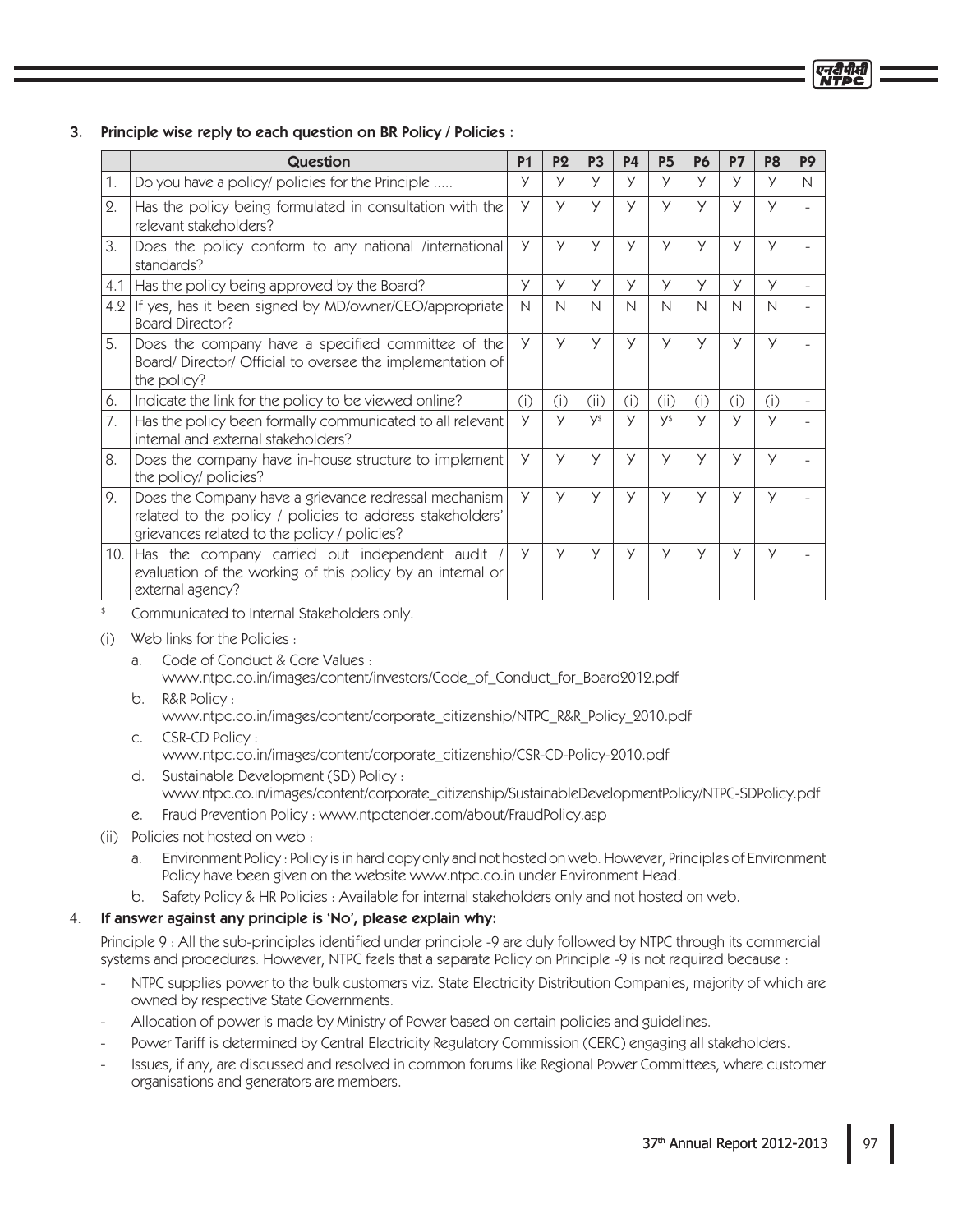एनदीपीसी

|     | Indicate the frequency with which the Board Within 3-6 months<br>of Directors, Committee of the Board or CEO<br>to assess the BR performance of the Company. |                                                                                                                                                                                                                                                                                                                                                                                                                      |
|-----|--------------------------------------------------------------------------------------------------------------------------------------------------------------|----------------------------------------------------------------------------------------------------------------------------------------------------------------------------------------------------------------------------------------------------------------------------------------------------------------------------------------------------------------------------------------------------------------------|
| ii. | published?                                                                                                                                                   | Does the Company publish a BR or a The Company has published its Sustainability Report for the Financial Year<br>Sustainability Report? What is the hyperlink 2011-12 and intends to publish it annually. The hyperlink to the report is:<br>for viewing this report? How frequently it is http://www.ntpc.co.in/images/content/corporate_citizenship/<br>SustainableDevelopmentPolicy/sustainabilityreport11-12.pdf |

## Section E: Principle –wise performance

#### Principle 1: Businesses should conduct and govern themselves with Ethics, Transparency and Accountability

- 1. Does the policy relating to ethics, bribery and corruption cover only the company? Does it extend to the Group/ Joint Ventures/Suppliers/Contractors/NGOs/Others?
	- i. Code of Conduct for Board Members & Senior Management Personnel cover all the Directors and Senior Management Personnel of the Company.
	- ii. Fraud Prevention Policy applies to any fraud, or suspected fraud involving employees of NTPC as well as representatives of vendors, suppliers, contractors, consultants, service providers or any outside agency (ies) doing any type of business with NTPC.
- iii. Conduct, Discipline and Appeal Rules (CDA Rules) are applicable to all employees of NTPC and employees of NTPC posted in JVs/ Subsidiaries.
	- iv. Insider Trading Code is applicable to designated employees of the Company.
	- v. However in line with NTPC, RGPPL and NTECL, JVs of NTPC have also adopted Fraud Prevention Policy and CDA rules.
- 2. How many stakeholder complaints have been received in the past financial year and what percentage was satisfactorily resolved by the management? If so, provide details thereof, in about 50 words or so.

A total of 51 complaints were taken up for investigation during the period  $1<sup>st</sup>$  April'12 to 31<sup>st</sup> March'13. All cases, referred under the Fraud Prevention Policy, have been investigated and taken to its logical conclusion. Action as per law has been initiated against those, who are found involved, and misappropriated amount involved in most of the fraud cases has been recovered.

#### Principle 2: Businesses should provide goods and services that are safe and contribute to sustainability throughout their life cycle

- List up to 3 of your products or services whose design has incorporated social or environmental concerns, risks and/ or opportunities
	- i. Generation of Electricity
- 2. For each such product, provide the following details in respect of resource use (energy, water, raw material etc.) per unit of product(optional):
	- a. Reduction during sourcing/production/distribution achieved since the previous year throughout the value chain?
- b. Reduction during usage by consumers (energy, water) has been achieved since the previous year?

## RAW MATERIAL (ENERGY) CONSUMPTION PER YEAR

| Energy Source | 2011-12      |                      | 2012-13      |                      |  |
|---------------|--------------|----------------------|--------------|----------------------|--|
|               | Quantity     | Per Unit Consumption | Quantity     | Per Unit Consumption |  |
| Coal*         | 140.6 MMT    | $0.71$ Kg/kwh        | 154.5 MMT    | $0.73$ Kg/kwh        |  |
| Gas‡          | 13.08 MMSCMD | $0.21$ scm/kwh       | 10.70 MMSCMD | 0.22 scm/kwh         |  |

\* Increase in per unit coal consumption is due to poor quality of coal and lower plant load factor in FY 2012-13. \$ Increase in per unit gas consumption is due to lower plant load factor in FY 2012-13

## WATER CONSUMPTION PER YEAR

|                        | 9011-19         |                      | 2012-13         |                      |  |  |
|------------------------|-----------------|----------------------|-----------------|----------------------|--|--|
|                        | Quantity        | Per Unit Consumption | Quantity        | Per Unit Consumption |  |  |
| Total Water Withdrawal | 4701 million KL | 21.3 Litre/kwh       | 4591 million KL | 19.9 Litre/kwh       |  |  |

Reduction in Water withdrawal during FY 2012-13 = 6.5  $\%$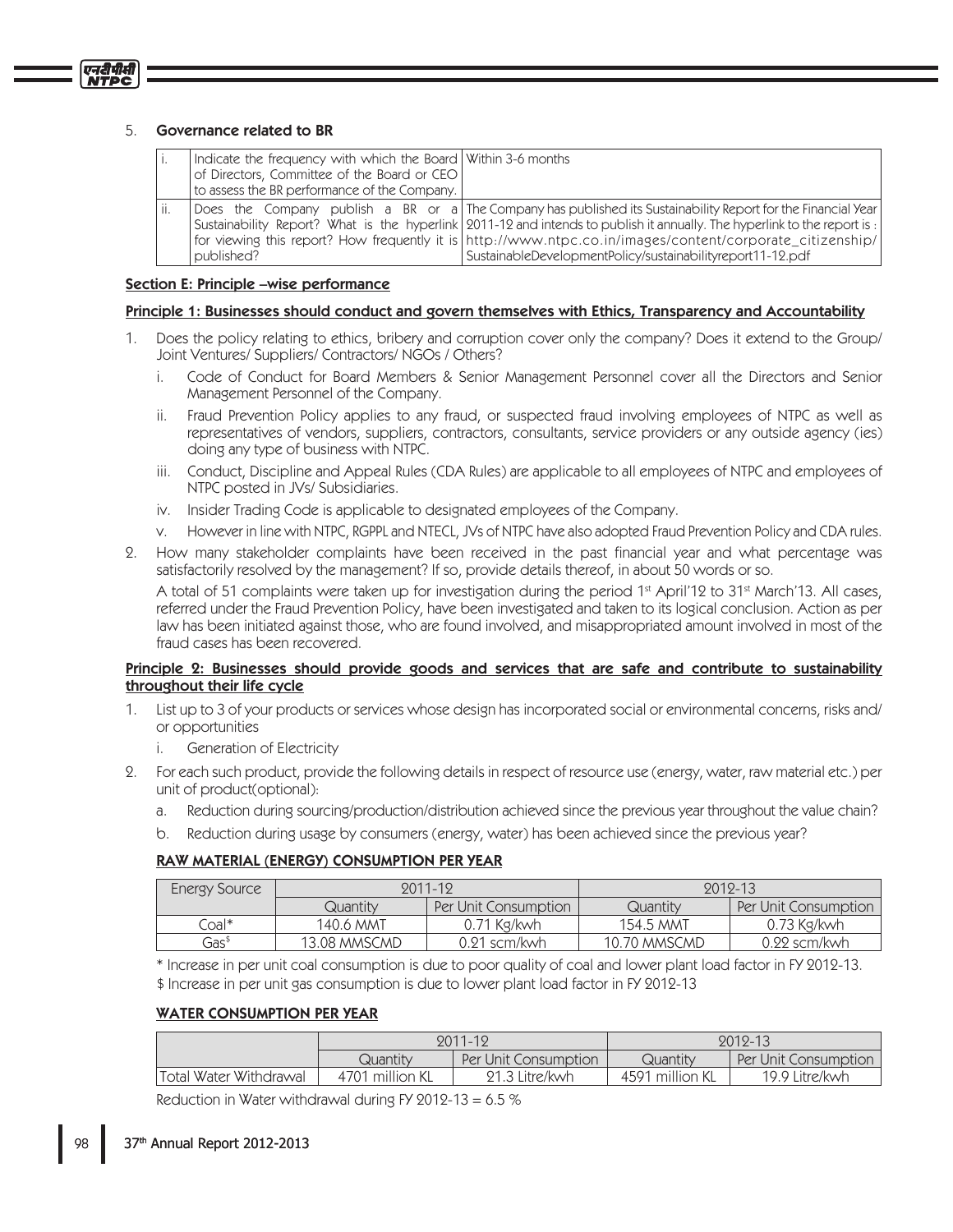## **ENERGY SAVING PER YEAR**

| Energy saved by the initiatives taken in NTPC power plants for | 2011-12  | 2012-13  |
|----------------------------------------------------------------|----------|----------|
| energy conservation / efficiency improvement                   | 111.2 MU | 119.9 MU |

Does the company have procedures in place for sustainable sourcing (including transportation)? If yes, what 3. percentage of your inputs was sourced sustainably? Also, provide details thereof, in about 50 words or so.

Yes, the Company has procedures in place for Sustainable Sourcing of Coal. For projects commissioned before 31.03.09, NTPC has signed Fuel Supply Agreements (FSAs) for 124.9 million tonnes which corresponds to 23895 MW at 85% PLF.

After 31.03.09 and till end of FY 2012-13, 7960 MW capacity has been commissioned in the Company. Letter of Assurance (LOA) for coal supply has been issued by coal companies. New FSAs for the projects have been finalised and are being signed with Coal India Limited (CIL). The total LOA quantity for these projects is 33.31 million tonnes, which correspond to PLF of around 76.5% to 85% as per CEA norms. As an interim measure, yearly MOUs are being signed with coal companies based on coal allocation done by Central Electricity Authority (CEA).

For any shortfall in coal requirement, NTPC is sourcing coal through E-auction, bilateral agreement and import.

NTPC has its own dedicated Merry-Go-Round (MGR) railway system for all its Pit Head stations for transportation of coal from respective linked mines. Around 60% of its coal requirement is transported through this system ensuring sustainability of coal transportation.

4. Has the company taken any steps to procure goods and services from local & small producers, including communities surrounding their place of work? If yes, what steps have been taken to improve their capacity and capability of local and small vendors?

The Company adopts fair, equitable and transparent tendering procedures. To encourage Indian bidders and suppliers, provisions regarding price preference and deemed export benefits are stipulated in the bidding documents to the extant policy of Government of India. However, there are certain economic opportunities for the local and small producers, arising out of need for goods and services by the project and its township, which are extended to project affected persons/families as additional facilities over and above the entitlements. These economic opportunities include preference to Project Affected Persons (PAPs) / land oustees in the project and its township in following areas:

- Employment with contracting agencies and through other sources
- Allotment of Shops/Kiosks in township
- Award of petty contracts
- Vehicle hiring in project
- Vendor permit
- Any other opportunities deemed fit by the project.
- Does the company have a mechanism to recycle products and waste? If yes, what is the percentage of recycling of 5. products and waste (separately as <5%, 5-10%, >10%). Also, provide details thereof, in about 50 words or so.

Our Product viz. Electricity gets completely consumed and hence there is no scope of its recycling. The hazardous wastes generated at our power stations such as used transformer oil, used lubricants, lead acid batteries etc. are sold to government approved recyclers or given back to the sellers for recycling under buy back arrangements, which takes care of 100% recycling of such wastes.

Around 55% of the total ash generated from electricity generation has been used for various productive purposes during 2012-13. Important areas of ash utilization are - cement and asbestos industry, ready mix concrete plant (RMC) road embankment, mine filing, ash dyke raising and land development.

# Principle 3 : Businesses should promote the wellbeing of all employees

 $\mathbf{1}$ Number of Employees\*:

| а. | Executives                       | : 12,588 |
|----|----------------------------------|----------|
|    | b. Non-executives                | : 11,277 |
|    | * excluding JVs and subsidiaries |          |

Number of Employees hired on Temporary / Contractual / Casual basis : 2.

NTPC does not hire employees on temporary / casual basis. The no. of workers with Contractors are vary from time to time. As per the available information, the total no. of Contractor's Workers as on 31-03-2012 were 11,333.

Number of permanent Women Employees 3.  $: 1,467$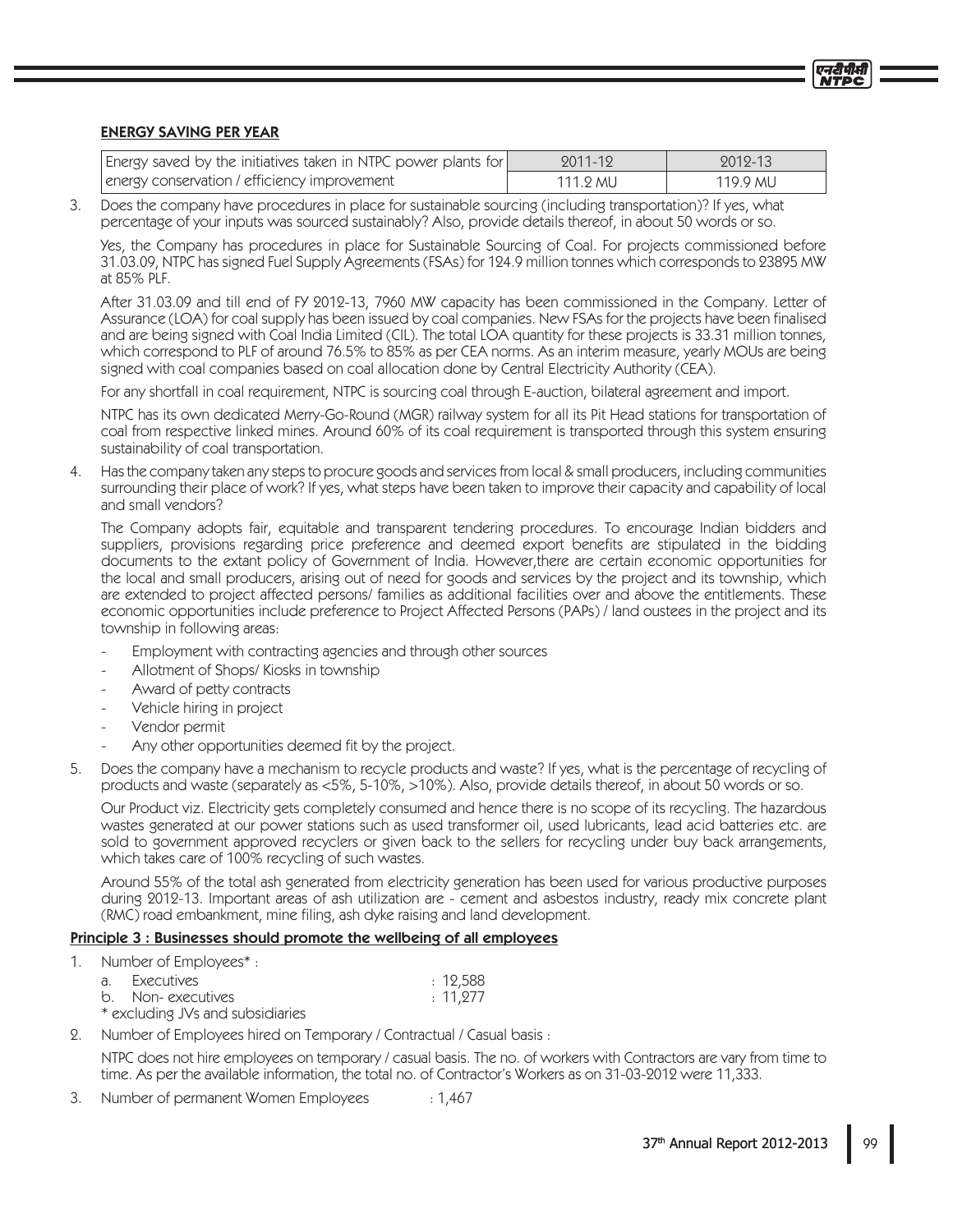4. Number of permanent Employees with Disabilities : 472

एनदीपीसी

5. Do you have an employee association that is recognized by management:

NTPC Limited is a multi unit organization. Association(s) comprising of executives of NTPC need not be recognized in the absence of any statutory mandate. Workmen of various NTPC Units have formed unions. The same are accorded recognition by NTPC Limited as per applicable law / practice.

- 6. What percentage of your permanent employees is members of this recognized employee association? About 50-55% of the permanent employees in workmen category are members of the recognized union of workmen.
- 7. Please indicate the number of complaints relating to child labour, forced labour, involuntary labour, sexual harassment in the last financial year and pending, as on the end of the financial year.

| No. | Category                                          | No. of complaints filed  <br>during the FY 12-13 | No. of complaints pending<br>as on 31-03-2013 |
|-----|---------------------------------------------------|--------------------------------------------------|-----------------------------------------------|
|     | Child labour / forced labour / involuntary labour | NIL                                              | nil                                           |
|     | Sexual harassment                                 | NIL                                              | nii                                           |
|     | Discriminatory employment                         | NIL                                              | nii                                           |

What percentage of your under mentioned employees were given safety & skill up-gradation training in the last year? 8.

| Category of employee                       | Training for safety<br>(% covered) | Training for skill up -gradation<br>(% covered)* |  |
|--------------------------------------------|------------------------------------|--------------------------------------------------|--|
| Permanent Employees                        | 18.63                              | 96.84                                            |  |
| Permanent Women Employees                  | 3.80                               | 27.65                                            |  |
| Casual / Temporary / Contractual Employees | 84.04                              | 14.94                                            |  |
| <b>Employees with Disabilities</b>         | 7.28                               | 93.69                                            |  |

\* Programmes, which involve direct hands on training, have been considered under skill up-gradation programmes.

## Principle 4: Businesses should respect the interests of, and be responsive towards all stakeholders, especially those who are disadvantaged, vulnerable and marginalized.

- Has the company mapped its internal and external stakeholders? : Yes  $1.$
- Out of the above, has the company identified the disadvantaged, vulnerable & marginalized stakeholders  $2.$

NTPC identifies vulnerable & marginalised stakeholders through Socio Economic Surveys and extend benefits as per provisions of extant Rehabilitation & Resettlement policies of GOI / concern State Govt / NTPC.

3. Are there any special initiatives taken by the company to engage with the disadvantaged, vulnerable and marginalized stakeholders. If so, provide details thereof, in about 50 words or so.

In addition to the entitlements and packages as envisaged in the policy, NTPC makes special efforts for the welfare of this section of the society. These may include provision of suitable amount as economic assistance / seed capital for self employment, special vocational training programmes, priority in engagement for suitable jobs, pension under Widow Pension Scheme, old age pension scheme etc.

# Principle 5 : Businesses should respect and promote human rights

1. Does the policy of the company on human rights cover only the company or extend to the Group / Joint Ventures / Suppliers / Contractors / NGOs / Others?

All HR Policies of NTPC are applicable to all its employees and employees posted in JVs and Subsidiaries. Human Rights provisions are also built in our bidding documents for supply cum erection and civil packages invited on competitive bidding basis covering our suppliers and contractors.

2. How many stakeholder complaints have been received in the past financial year and what percent was satisfactorily resolved by the management?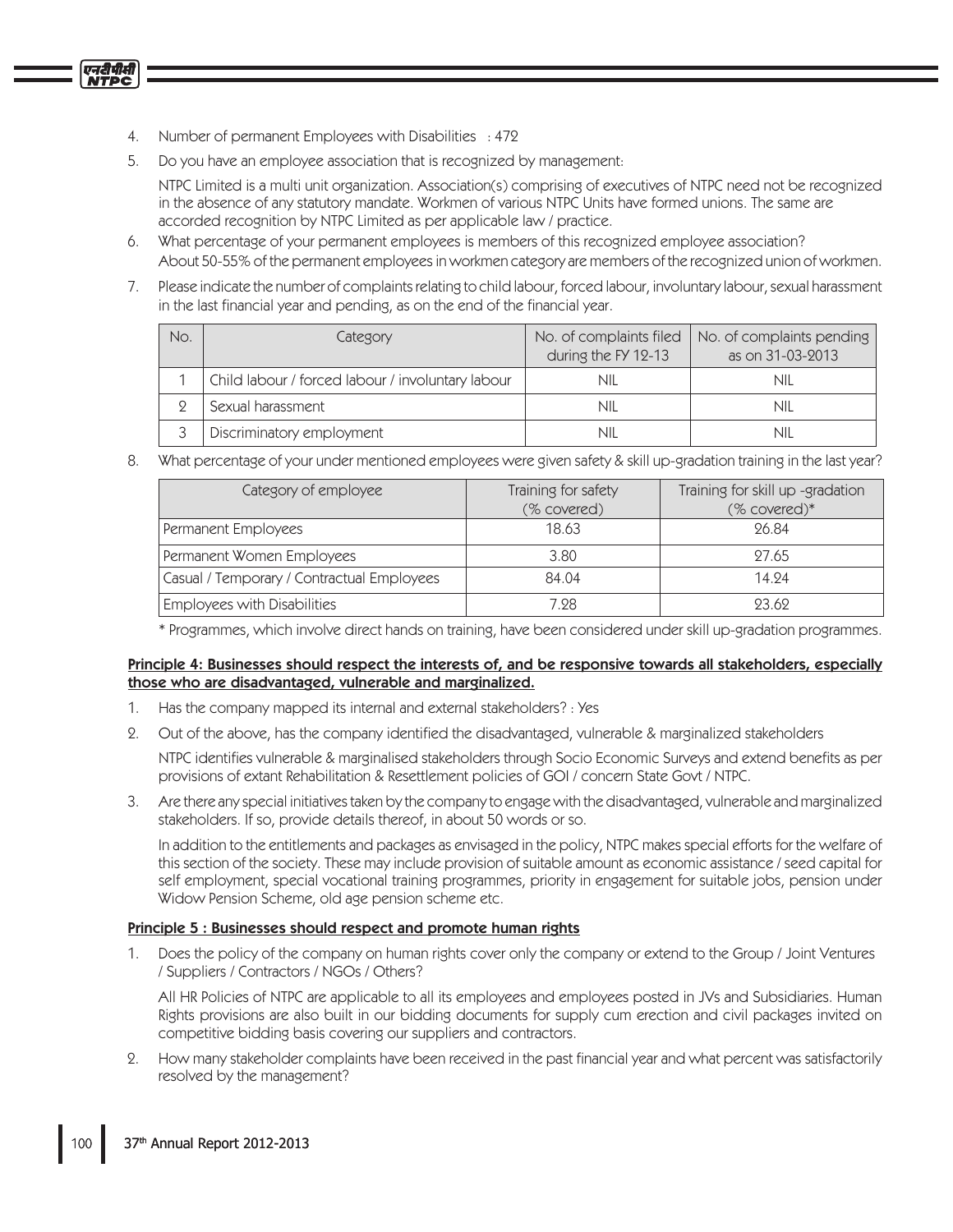No complaint on human rights, such as child labour, forced labour, involuntary labour, sexual harassment, discrimination, rights of the disabled etc was received during the year.

#### Principle 6 : Business should respect, protect, and make efforts to restore the environment

1. Does the policy related to Principle 6 cover only the company or extends to the Group / Joint Ventures / Suppliers / Contractors / NGOs / Others

The environment policy of NTPC and implementation thereof covers the core business activity of producing thermal power through its power stations. However, the Joint Ventures / Suppliers / Contractors / Other stake holders are free to adopt the same voluntarily.

2. Does the company have strategies/initiatives to address global environmental issues such as climate change, global warming, etc? If yes, please give hyperlink for webpage etc.

Yes, the Company has established a Centre for Energy Efficiency and Environmental Protection (CenPEEP) to work on Green House Gas (GHG) emission reduction through efficiency & reliability improvement. A web-page on the same is available on NTPC web-site (www.ntpc.co.in) under the subhead - Environment.

3. Does the company identify and assess potential environmental risks?

Environmental management is an integral part of business in NTPC. It starts from selection of environmentally compatible sites and conducting Environmental Impact Assessment studies, wherein all possible impacts and risks associated with the project are indentified. Clearances are taken from State Pollution Control Boards (SPCB) and Ministry of Environment & Forests (MOEF) etc. All necessary pollution control / abatement measures are incorporated in the design of the project and the stipulations made in these clearances are implemented during implementation of the project.

NTPC also has an elaborate and structured methodology for identifying and assessing potential environmental risks through an institutionalized "Enterprise Risk Management (ERM)" framework. ERM comprises of an Executive Director level committee, which meets every quarter to review and mitigate risks. NTPC's risk portfolio includes "compliance" of emission, ash utilization and regulatory norms" risk, under which environmental risks are regularly identified, assessed & reviewed and steps for mitigation are evolved.

4. Does the company have any project related to Clean Development Mechanism? If so, provide details thereof, in about 50 words or so. Also, if yes, whether any environmental compliance report is filed?

NTPC has taken several initiatives for taking up CDM Projects in Power Sector. Some of these CDM initiatives are as under:

- i. Two of its Solar Power Projects viz. Solar PV Power Project at NTPC-Dadri (5 MW) and Solar PV Power Project at Port Blair (5 MW) have already been submitted to UNFCCC for CDM registration.
- ii. Another two projects viz. Solar PV Power Project at NTPC-Faridabad (5 MW) and Small Hydro Power Project at NTPC-Singrauli (8 MW) are in advanced stage of Validation and are likely to be submitted to UNFCCC for registration shortly.
	- iii. Six more CDM Projects viz. North-Karanpura STPP, Loharinag Pala HEPP, Tapovan Vishnugad HEPP, Energy Efficiency Projects at NTPC-Singrauli, Energy Efficiency Project at NTPC-Dadri and 15MW Solar (Thermal) Power Project at NTPC-Anta have got Host Country Approval (HCA) from National CDM Authority and are being processed further.
	- iv. Also, the methodology prepared by NTPC viz. "Consolidated base line and monitoring methodology for new grid connected fossil fuel fired power plants using less GHG intensive technology" for Super Critical technology has been approved by "United Nations Framework Convention on Climate Change (UNFCCC)" under 'Approved Consolidated Methodology 13 (ACM0013)'.

More CDM projects are in the pipeline. However, as none of the CDM projects have yet been registered, no verification report has been submitted by NTPC.

5. Has the company undertaken any other initiatives on - clean technology, energy efficiency, renewable energy, etc. Y/N. If yes, please give hyperlink for web page or write up.

Yes, the company has taken up several Initiatives for clean technology, energy efficiency and renewable energy. Details are as follows: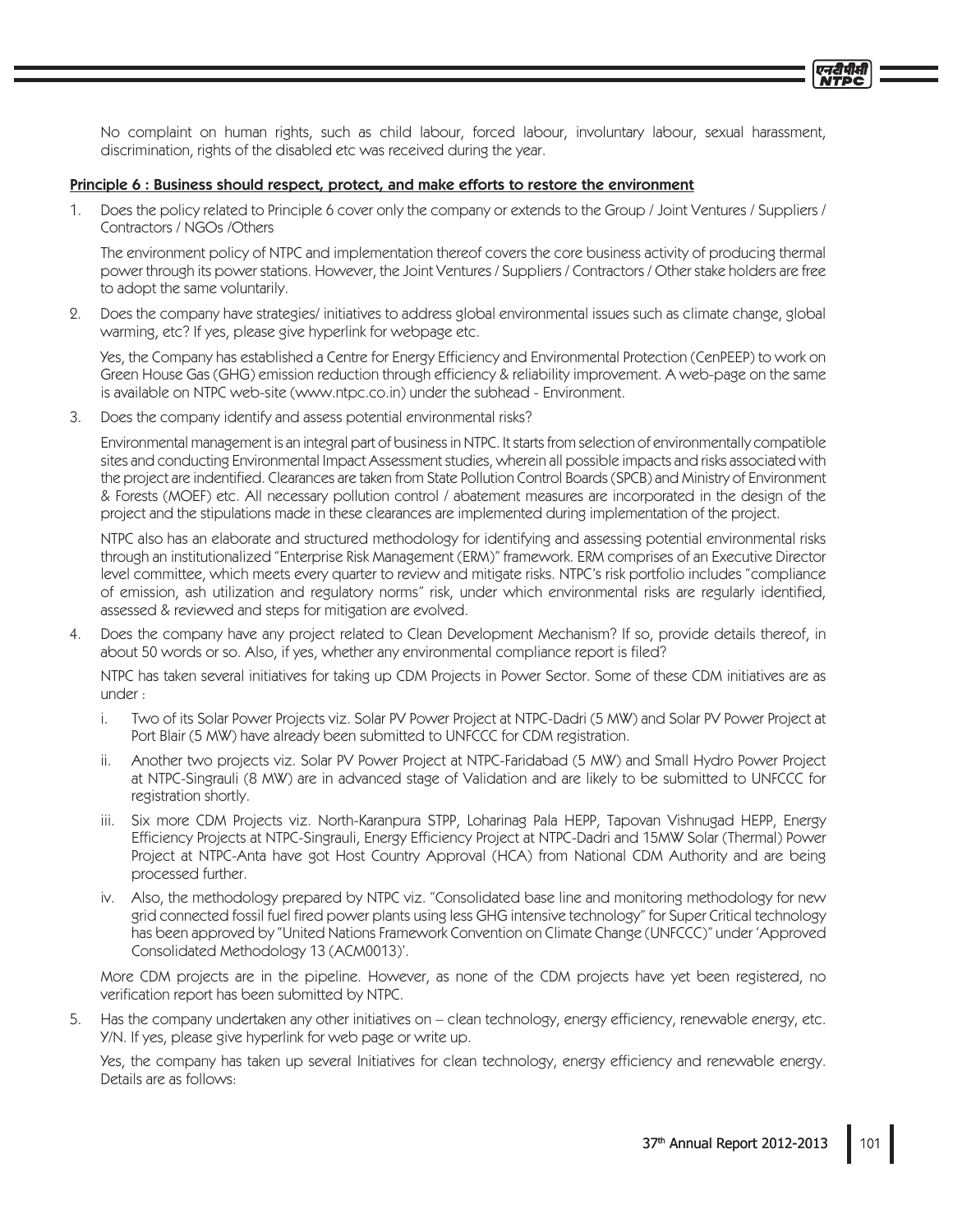Clean Technology: i.

एनदीपीसी

- Setting up of Coal Fired Units with Ultra Supercritical Parameters targeting efficiency comparable to the best available technology in the world.
- Establishment of Integrated Gasification Combined Cycle (IGCC) Technology Demonstration Plant (TDP) suited for high ash containing Indian coal: NTPC is planning to set up a 100MW IGCC Technology Demonstration Project (IGCC-TDP) at NTPC Dadri in two stages, with Stage-I comprising of installation of coal gasifier along with associated gas clean-up and other systems. Stage-II comprising of combined plant shall be installed upon stabilization of Stage-I.
- Development of Advance Ultra Super Critical technology : Under National Mission on Clean Coal (Carbon) Technologies, NTPC, BHEL and Indira Gandhi Centre for Advanced Research (IGCAR) have entered into MOU for indigenous development of advance ultra super critical technology which will have enhanced efficiency of around 46% and about 17% less CO<sub>s</sub> emission as compared to conventional 500 MW subcritical thermal power plants.
- Energy Efficiency Improvement: ii.
	- The Centre for Energy Efficiency and Environmental Protection (CenPEEP) works on GHG emission reduction through efficiency & reliability improvement. Activities undertaken by CenPEEP in the area of Energy Efficiency improvement are given on the website www.ntpc.co.in
	- NTPC is implementing Perform, Achieve and Trade (PAT) Scheme under National Mission on Enhanced Energy Efficiency (NMEEE) of Prime Minister in 22 Power Stations of the company as notified by BEE.
- Renewable Energy iii.

NTPC plans to add capacity through renewable sources of energy. It offers environmently clean power. NTPC plans to broad-base generation mix by evaluating conventional and alternate sources of energy to ensure long term competitiveness and mitigate fuel risks. NTPC has taken various initiatives to implement the Renewable Energy Projects. The brief status of these initiatives is as given below:

- 1) Solar Projects (110 MW):
	- Commissioned-10 MW (Dadri 05 MW & Port Blair-05 MW)
	- Under Execution 85 MW (Ramagundam- 10 MW, Unchahar- 10 MW, Talcher Kaniha- 10 MW, Rajgarh- 50 MW & Faridabad- 05 MW)
	- Under Tendering- 15 MW Singrauli
- 2) Small Hydro Projects (11 MW):
	- Under Execution 8 MW (Singrauli)
	- Under Finalization of DPR 03 MW (Rihand)
- $\mathcal{E}$ Wind power Projects (80 MW) - 40 MW each in Karnataka and Maharastra - under tendering process
- 4) Geothermal based power Projects MoU has been signed with Chattisgarh Govt for development of geothermal power project at Tattapani.
- Distributed Generation (DG) MoU with Swiss Agency for Development and Cooperation to plan and  $5)$ implement Renewable Energy and Distributed Generation projects. The main focus is on technologies like biomass gasification including two stage gasifier, small hydro & solar energy and sustainability of the distributed generation projects.
- 7. Are the Emissions / Waste generated by the company within the permissible limits given by CPCB/SPCB for the financial year being reported?

All the legal parameters including emission norms and effluent (wastes) norms are being adhered to by NTPC stations. Change of Law in certain cases, has necessitated up-gradation of pollution control equipments which are being addressed through R&M Schemes for which actions plans have been submitted to the Regulators.

Number of show cause/legal notices received from CPCB/SPCB which are pending (i.e. not resolved to 8. satisfaction) as on end of Financial Year.

No show cause / legal notice received from the regulatory bodies remain pending as on the end of FY 2012-13. All issues are addressed and action plans submitted to the regulatory bodies.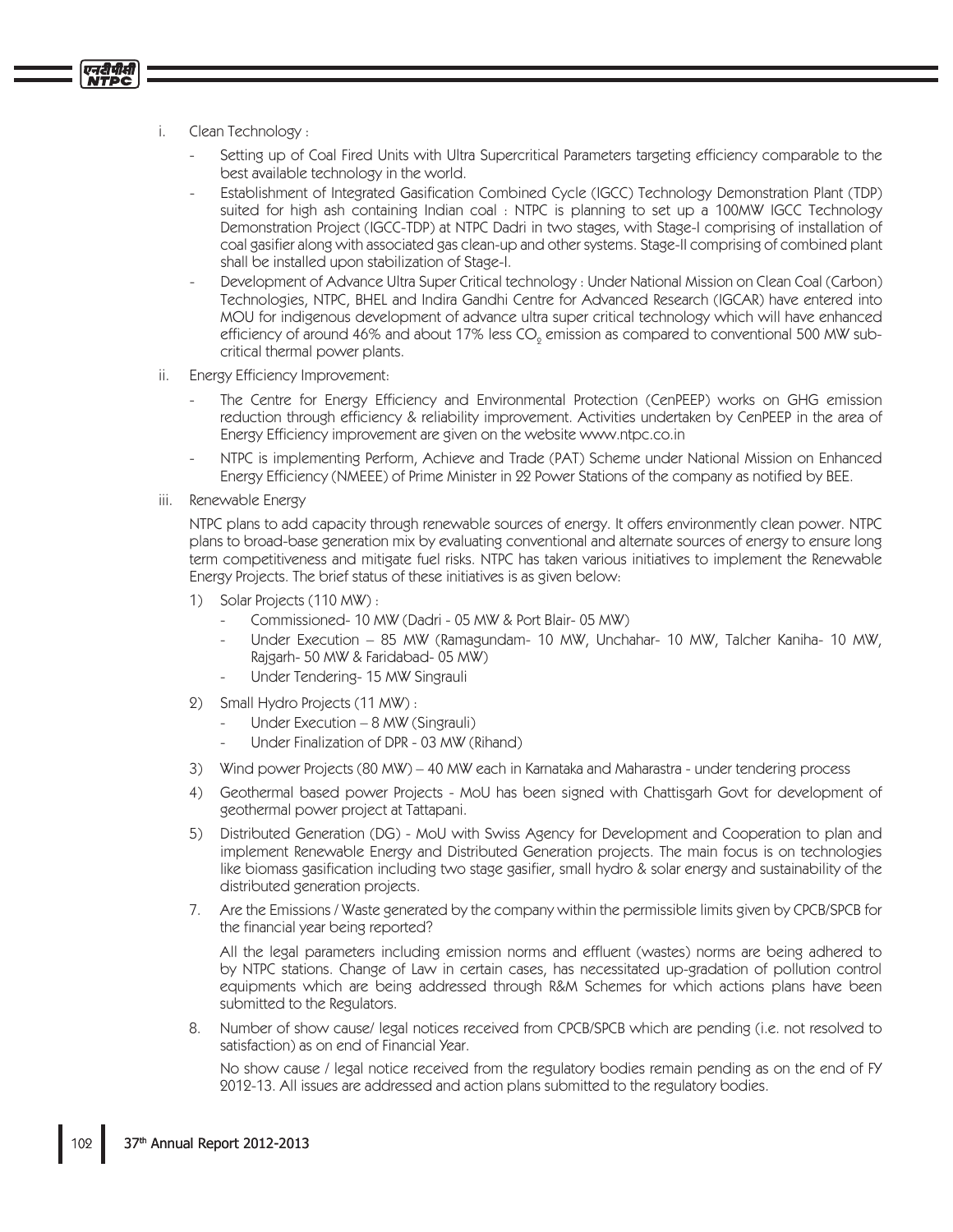# Principle 7: Businesses, when engaged in influencing public and regulatory policy, should do so in a responsible manner

 $1<sup>1</sup>$ Is your company a member of any trade and chamber or association? If yes, Name only those major ones that your business deals with.

The Company has taken Corporate Membership of 48 Chambers & association including FICCI, CII, TERI, ITRHD, WEC etc.

Have you advocated / lobbied through above associations for the advancement or improvement of public good? if  $2.$ yes specify the broad areas (drop box: Governance and Administration, Economic Reforms, Inclusive Development Policies, Energy security, Water, Food Security, Sustainable Business Principles, Others).

NTPC is a member of World Energy Council. Chairman & Managing Director of NTPC is also an Ex-officio Member Secretary. WEC India and its international counterpart WEC work towards sustainable use and supply of energy. Their work enables promoting policies which balance Energy Security, Energy Equity and Climate Change.

## Principle 8 : Businesses should support inclusive growth and equitable development

1. Does the company have specified programmes / initiatives / projects in pursuit of the policy related to Principle 8? If yes details thereof.

Yes, NTPC has its own Resettlement and Rehabilitation (R&R) policy based on provisions envisaged in GOI R&R policy to extend R&R benefits to project affected people / families. The company also has specified programmes for inclusive growth & equitable development not only at station level but at country level. Some of the areas of our initiatives and programmes undertaken are listed below:

- i. Education:
	- Under the on-going scheme of strengthening the Industrial Training Institutes (ITIs) across the country, NTPC has taken the initiative of adopting ITIs / setting up of ITIs near its power generating stations / projects. NTPC is presently associated with 26 ITIs (till 31.03.2013). NTPC has adopted 17 existing Govt. ITIs out of which 14 ITIs have been adopted under PPP scheme of GoI and 03 ITIs are being up-graded under Bilateral Agreement with respective State Govt. In addition, NTPC is also setting up 09 new ITIs near its Plants/ Stations.
	- Support was extended for construction of Engineering College in Korba and polytechnic training centre in Kayamkulam.
	- 23 schools run by NTPC predominately for community, benefited more than 20,000 students of neighbourhood community.
	- Various activities undertaken in more than 500 village schools benefited close to 60,000 village children.
	- Assistance was provided to National Foundation for Communal Harmony (NFCH), an autonomous organization with Ministry of Home Affairs, GOI to facilitate education and rehabilitation of the child victims of communal, caste, ethnic or terrorist violence.
- ii. Health:
	- NTPC has a specific scheme for medical facilities to the Project Affected Persons (PAPs) and their families wherein 80% rebate is given for the consultation charges and for indoor treatment in NTPC Hospitals.
	- Mobile Health Clinic facility was started by Stations like Kayamkulam, Kawas and Talcher Thermal to provide quality health care at the doorstep of neighbourhood villages.
	- Directly Observed Treatment cum Designated Microscopy Centre (DOTs cum DMC) with mobile ambulance facilities was run by 12 NTPC hospitals through NTPC Foundation under Revised National Tuberculosis Control Programme (RNCTP) registering more than 15,100 patients and providing treatment to more than 2,400 patient.
	- Activities like medical camps for local villages including those for detection and treatment of respiratory diseases like TB and lung cancer and for general checkups; fogging, spraying anti-larva spray; and support to PHCs and Hospitals in about 300 villages during the year benefited more than 2 Lakh people.
	- NTPC extended support for replacement of old hospital equipments at Behala Balananda Brahmachari Hospital & Research Centre, Kolkata.
- iii. Vocational Training Programmes:
	- NTPC took up various vocational training programmes, such as Computer training, Motor rewinding, Motor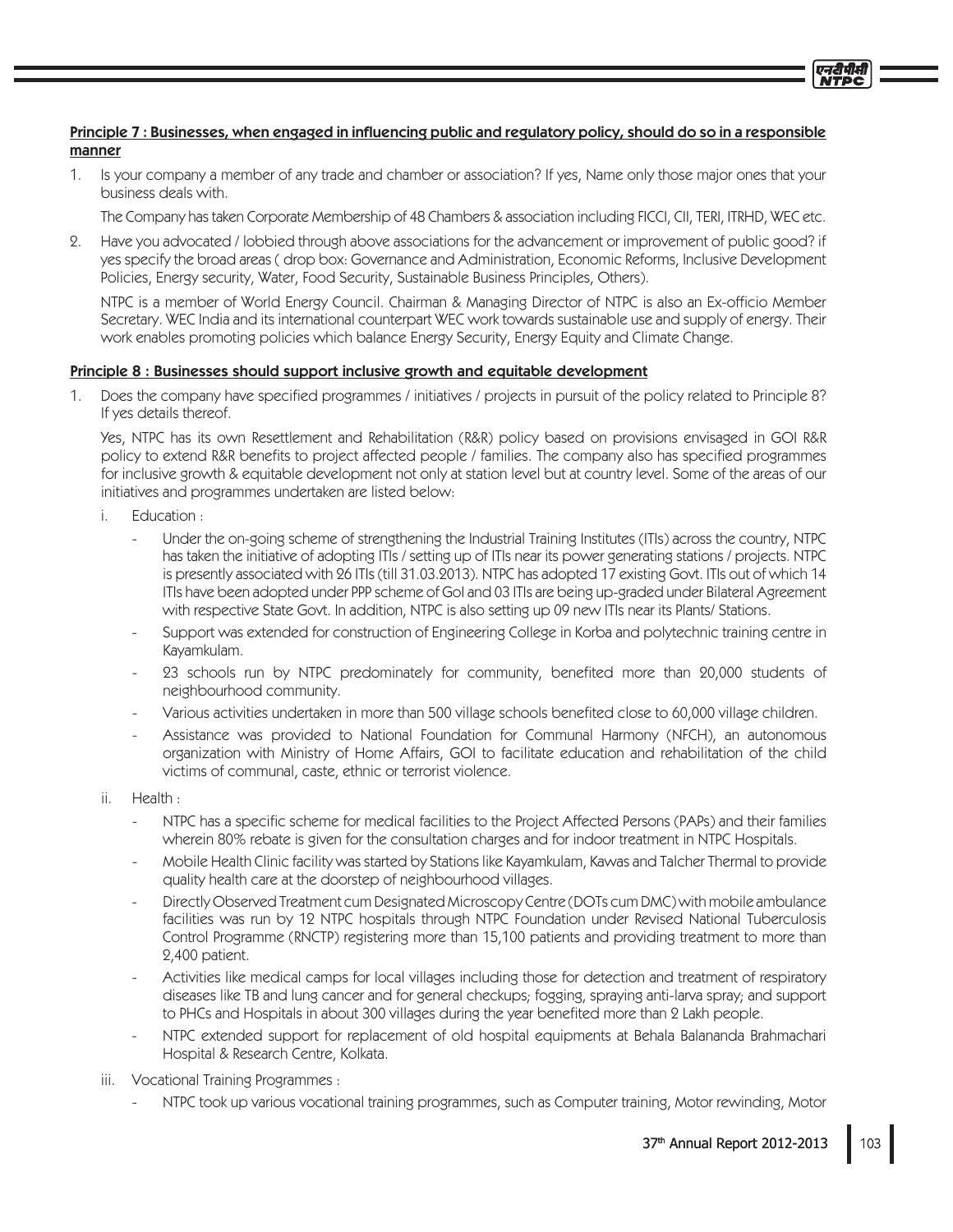Driving, Electrician & General Electrical Repairing, etc. for youth and various Coaching Classes etc. for village children, based on the need of the local community in the neighbourhood of its stations.

- Assistance was provided for Vocational training to 45 BPL candidates through Apparel Training and Design Centre (ATDC), Chhindwara.
- NTPC is implementing a project entitled "Improvement in Quality of Life of rural poor to create self-reliance by increasing participation in Community Development Work" around Kahalgaon Station through Disha.
- iv. Women Empowerment :

एनदीपीसी

- Construction of Girls Hostel in Guntur district of AP.
- Various vocational training programmes for women in the neighbourhood villages including Dress Designing, Beautician, Embroidery, candle making, food preservation and food processing etc. were taken up.
- Skill upgradation programs in sewing for women population in the neighborhood villages to promote selfemployment were conducted including providing sewing machines covering more than 300 women.
- V. For Physically Challenged:
	- Information and Communication Technology (ICT) centers established by NTPC Foundation at Delhi University and in four Govt. Blind Schools at Ajmer, Lucknow, Thiruvanathapuram and Mysore for providing IT education to physically & visually challenged students have benefited more than 2000 students so far. New ICT Centers at Gauhati University, Guwahati was started and MOU signed for ICT Center at Devi Ahilya Vishwavidyalaya, Indore.
	- Disability Rehabilitation Centers (DRCs) at NTPC Tanda, Rihand, Korba, Dadri and Bongaigaon established in collaboration with NTPC Foundation and National Institute for the Orthopaedically Handicapped (NIOH), under the Ministry of Social Justice and Empowerment, Government of India have provided services and aids & appliances to more than 23,900 cases so far.
	- Activities to benefit physically challenged persons like distribution of dress; bags study material, reimbursement of school fees etc. to school children, distribution of tricycles and providing medical appliances were taken up by the Stations.
- Infrastructure: vi
	- NTPC Unchahar completed construction of bridge over drain and took up installation of Solar Power Lighting System in three municipal corporations of Raebareli, Bachhrawan and Lalganj of Raebareli District.
	- Talcher Thermal took up supply of drinking water through pipeline to Jagannathpur Village, Odisha through RWS&S, a State Govt. agency.
	- Kahalgaon station has taken up infrastructure development works like construction of road, sanitation, drinking water and electrical lightning work in 6 villages, 3 villages each in Bhagalpur and Godda District.
- 2. Are the programmes/projects undertaken through in-house team/own foundation/external NGO/government structures/any other organization?

Based on best practices, programmes are undertaken through well defined in - house team with three tier structure, station level team, regional level team & Corporate level team in association with external NGO's, government structure, in some activities own foundation & other organizations also.

3. Have you done any impact assessment of your initiative?

Every two years the impact assessment is done for all the major CSR activities at various stations. Social Impact Evolution (SIE) study/survey have been conducted on completion of R&R plan at Sipat and Simhadri projects. Evalution is done through the development of a Standard of Living Index (SOLI) and same is evaluated pre and post acquisition of affected Vs unaffected villages.

4. What is your company's direct contribution to community development projects-Amount in INR and the details of the projects undertaken

NTPC earmark at least 0.4% of project cost for community development works in and around the project affected